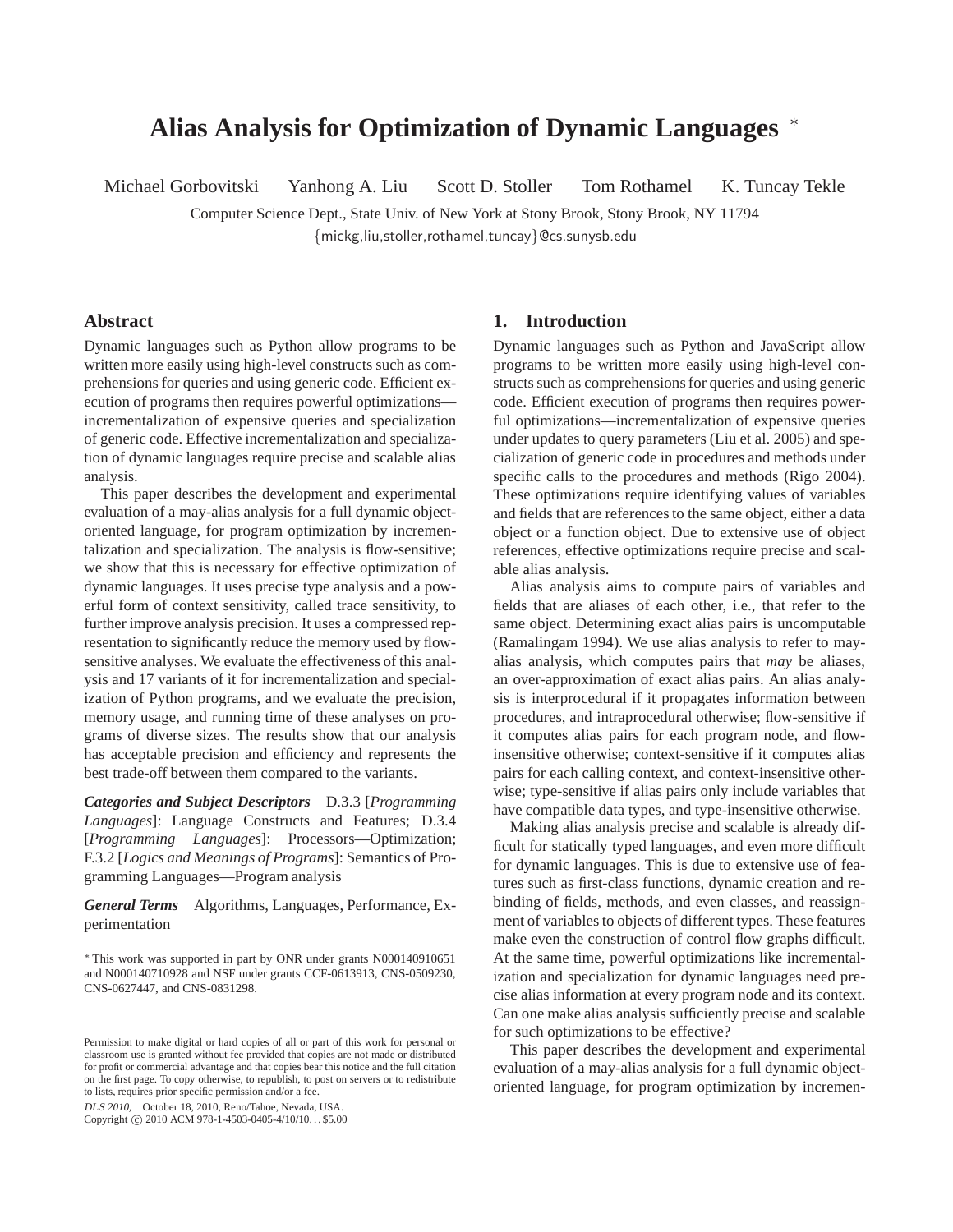talization and specialization. The analysis has the following features:

- It is flow-sensitive. This is necessary for optimization of dynamic languages, because a variable or field may have different aliases and even different types at different program nodes, and optimizations are applied to specific program nodes. The analysis is designed by extending an optimal-time intraprocedural flow-sensitive analysis for C (Goyal 2005) to handle dynamic and object-oriented features.
- It uses precise type analysis to increase the precision of the analysis results. Precise type analysis infers not only basic types as in typed languages, but also types expressing known primitive values and ranges, and collections of known contents and lengths. These precise types are critical for handling dynamic features for constructing and refining control flow graphs in the first place. Our type analysis uses an iterative algorithm based on abstract interpretation.
- It uses a powerful form of context sensitivity, called trace sensitivity, to further improve analysis precision. It inlines all calls repeatedly except only once for recursive calls, but then merges analysis results back into the original program flow graph. This improves over flowsensitive analysis results without needing large storage for keeping all clones, as in standard context-sensitive analysis, that help little for the optimizations.
- It uses a compressed representation for the aliases analyzed, to significantly reduce the memory used by flowsensitive analysis. The idea is to represent aliases at a program node as differences from aliases at its control flow predecessor node if there is only one such predecessor. This is natural and simple for flow-sensitive analysis, and drastically reduces space usage.

We implemented this analysis, plus five main variations of it, for Python. The variations are:

- two flow-insensitive analyses: one that is context-insensitive, and one that is context-sensitive;
- two flow-sensitive analyses: one that is context-insensitive, and one that is context-sensitive; and
- a flow-sensitive, trace-sensitive analysis that also creates extra clones.

Each of these six alias analyses is also coupled with no type analysis, basic type analysis, and precise type analysis, resulting in a total of 18 variants of alias analysis.

We evaluate the effectiveness of these variants for incrementalization and specialization of Python programs, through applications that use InvTS, an invariant-driven program transformation system for incrementalization (Liu et al. 2005, 2009), and applications that use Psyco, a justin-time compiler that does specialization (Rigo 2004). We also evaluate the precision, memory usage, and running time of these analyses on programs of diverse sizes. In addition,

we evaluate the effect of refining control flow graphs using precise type analysis, and we examine uses of program constructs that are most challenging for precise type and alias analyses. The results show that our analysis, which is flowsensitive and trace-sensitive and uses precise type analysis, has acceptable precision, memory usage, and running time, and represents the best trade-off between precision and efficiency for effective optimizations. For example, the analysis takes 20 minutes on BitTorrent with over 20K LOC and less than an hour on Python standard library with over 50K LOC.

A significant amount of work has been done on alias analysis, as discussed in Section 4. Our work is the first implementation and experimental evaluation of an optimal-time flow-sensitive analysis algorithm, extended to handle a full dynamic object-oriented language with precise type analysis and further improved with trace sensitivity. In contrast, almost all prior works are for statically typed languages such as C and Java. There are many uses of alias analysis for other analyses and verification, and for optimizations including specialization. Our work is the first use of alias analysis for effective incrementalization, and the first thorough evaluation of alias analysis variants for incrementalization and specialization.

*Need for flow-sensitivity and type-sensitivity.* We show that flow-sensitivity and type-sensitivity are essential for optimization of dynamic languages. Consider optimization by incrementalization, which replaces expensive queries with inexpensive retrievals of results that are efficiently incrementally maintained at updates to values on which the query depends. Consider the following simple example that contains updates to collections and is typical in dynamic languages as well as static languages such as Java:

```
#removes all instances of O from collection C
def removeObject(C,O):
```

```
if isinstance(C,set):
 #a set contains O at most once,
 #thus remove it once
 if O in C:
    C.remove(O)
if isinstance(C,list):
 #a list may contain O multiple times.
 #count the number of O's in C
 #and remove O that many times from C
 for n in range(C.count(0)):
   C.remove(O)
```
Incrementalization of a query over a collection, say S, typically requires insertion of maintenance code, to update the result of the query, before the removal of an element from S. At any statement that removes an element from any collection C that may alias S, InvTS inserts the corresponding maintenance code guarded by a runtime check that C is aliased to S. InvTS uses alias analysis to statically remove the check if C may be aliased to only S.

Suppose the alias set of C is {L,S}, where L is a list and S is a set, at the start of the body of removeObject. Then,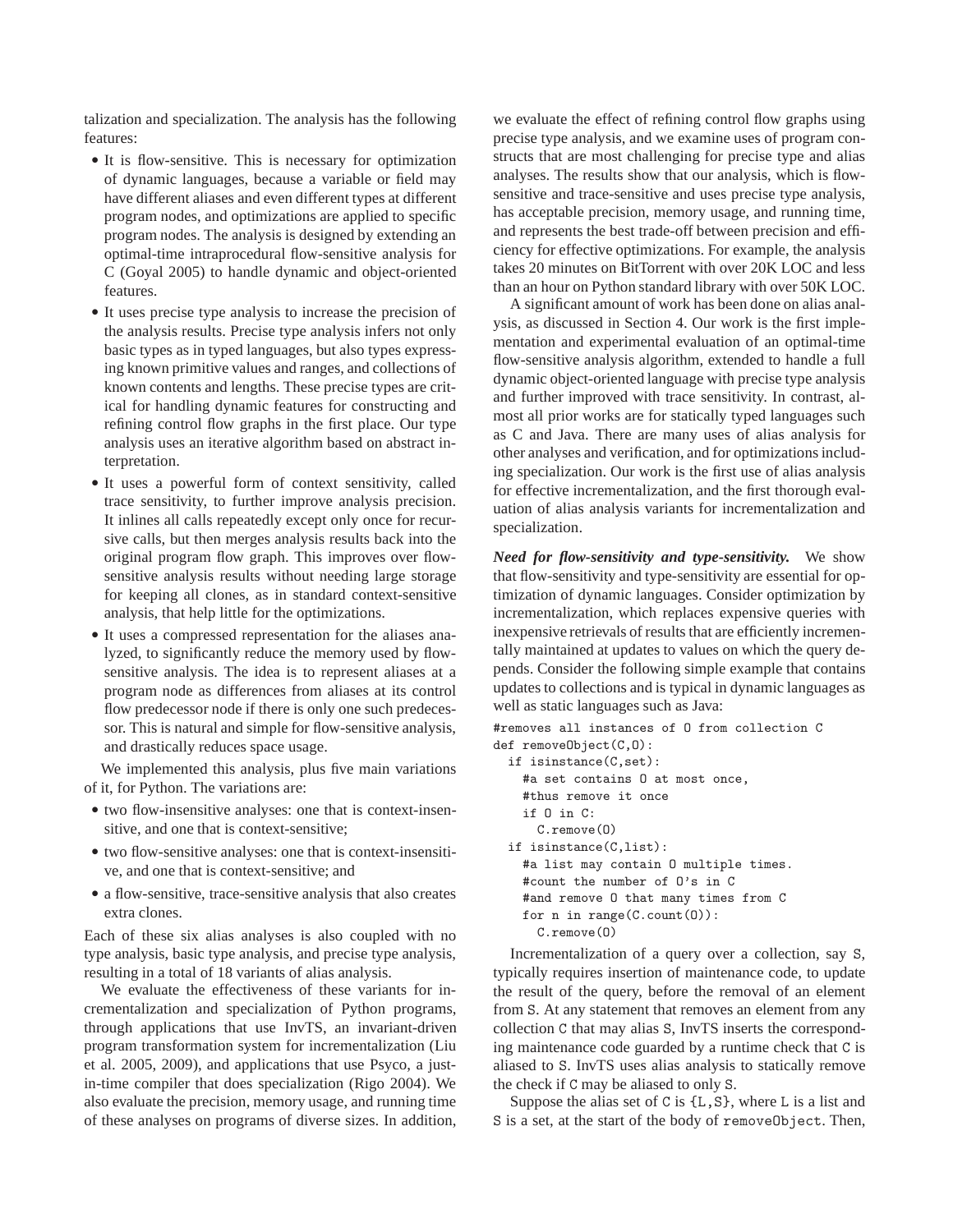our analysis yields two different alias sets of C—{S} and {L}—at the two remove statements. This is because flowsensitivity allows different alias sets at different nodes in the same function, and type-sensitivity uses conditions from isinstance. At the first remove statement, because C is aliased to only S, the runtime aliasing check is removed. At the second remove statement, because C may not be aliased to S, the maintenance code and runtime check are never inserted.

Note that for a flow-insensitive analysis of the above code, in both the original and SSA forms, the alias set of C is {L,S}. This leaves both the maintenance code and runtime check at both remove statements. Note also that a flowsensitive but type-insensitive analysis would yield the same undesirable result.

# **2. Analysis**

Our analysis takes an input program and produces information about alias pairs, as well as data types and control flows. It first handles dynamic features by analyzing types and control flows using an abstract interpretation, and then performs a flow-sensitive trace-sensitive alias analysis, or a variation of it.

The first step has two main tasks: (1) parse a program file and construct an abstract syntax tree (AST), which is easy, and (2) analyze types and construct a control flow graph (CFG) on the ASTs from all files read so far; since the code in a file may import modules from other files, analyzing a file recursively performs (1) followed by (2) at the import nodes. The output of this step is an interprocedural CFG of the entire program, annotated with type information.

The second step has two main tasks: (1) construct a sparse evaluation graph (SEG) from the CFG by removing CFG nodes that do not affect aliases or control flows and connecting edges to pass the removed nodes, and (2) do an alias analysis that extends an optimal-time flow-sensitive intraprocedural alias analysis to handle procedures, methods, and fields and to be trace-sensitive. We also describe a compressed representation, implementation issues, and analysis variants.

In this paper, *program node* refers to AST node. As common in languages like C and Python, *function* refers to both functions and procedures; functions are just procedures that can return values. For complexity analysis,  $N$  denotes the size of the input program, V denotes the number of variables in the program, and  $S$  denotes the maximum number of variables in scope at any program node.

#### **2.1 Type and control flow analysis**

The key challenge posed by dynamic language features is construction of a sufficiently precise CFG. Dynamic language features are: first-class functions and methods, including lambdas, inner functions, and methods in inner classes; dynamic creation and rebinding of fields, methods, and classes; reassignment of variables to objects of different types, where objects may be anything, including meth-

ods and classes; type-based dispatch, including polymorphic functions and explicit type comparison, e.g., for elements of heterogeneous collections; exceptions; and eval, which evaluates a string as code. These features all make it difficult to statically determine control flows.

To address this challenge, we use a precise type analysis to infer the types of variables and expressions at all program nodes, and use types to statically determine control flows as precisely as possible. In particular, dynamic features make it especially difficult to determine interprocedural control flows. Thus, we use the types of arguments and returns to help determine interprocedural control flows. We say that two types are *compatible* if their sets of possible values intersect. We add interprocedural CFG call and return edges between a call and a procedure or method only if the type signature of the call is compatible with that of the procedure or method.

Our type analysis and CFG construction is done by an abstract interpretation over a domain of precise types. It infers the types of all variables in scope at each program node, and the type of the expression at each expression node. It also constructs CFG nodes and edges as it visits program nodes following the control flows determined, easily for most intraprocedural flows, and using types for interprocedural flows and exceptions. Similarly, we use types to determine control flows involving exceptions.

*Basic types and precise types.* Our domain of precise types extends our domain of basic types. A precise type is a subtype of a basic type. Precise types are used in type inference and CFG construction. Basic types are used afterwards for generating specialized procedures and methods. Basic types in our type system are:

- none, for the special undefined value, needed in dynamic languages;
- primitive types *int*, *float*, and *bool*;
- collection types  $string$ , *list*,  $tuple$ ,  $set$ , and  $dict$  (map);
- module (similar to package in Java), with, if known, module name, a list of names and their types exported by the module, and the AST node id of the module definition;
- *class*, with, if known, class name, a list of parent classes, a list of static field (including method) names and their types, and the AST node id of the class definition;
- *instance*, with, if known, type of the class of the instance, and a list of instance field names and their types;
- $function$ , with, if known, function name or special name lambda (for unnamed functions), a list of parameters and their types, a list of free variables and their types (for closures), the return type, and the AST node id of the function definition;
- method, with, if known, everything as in function type plus the type of the instance on which the method is invoked;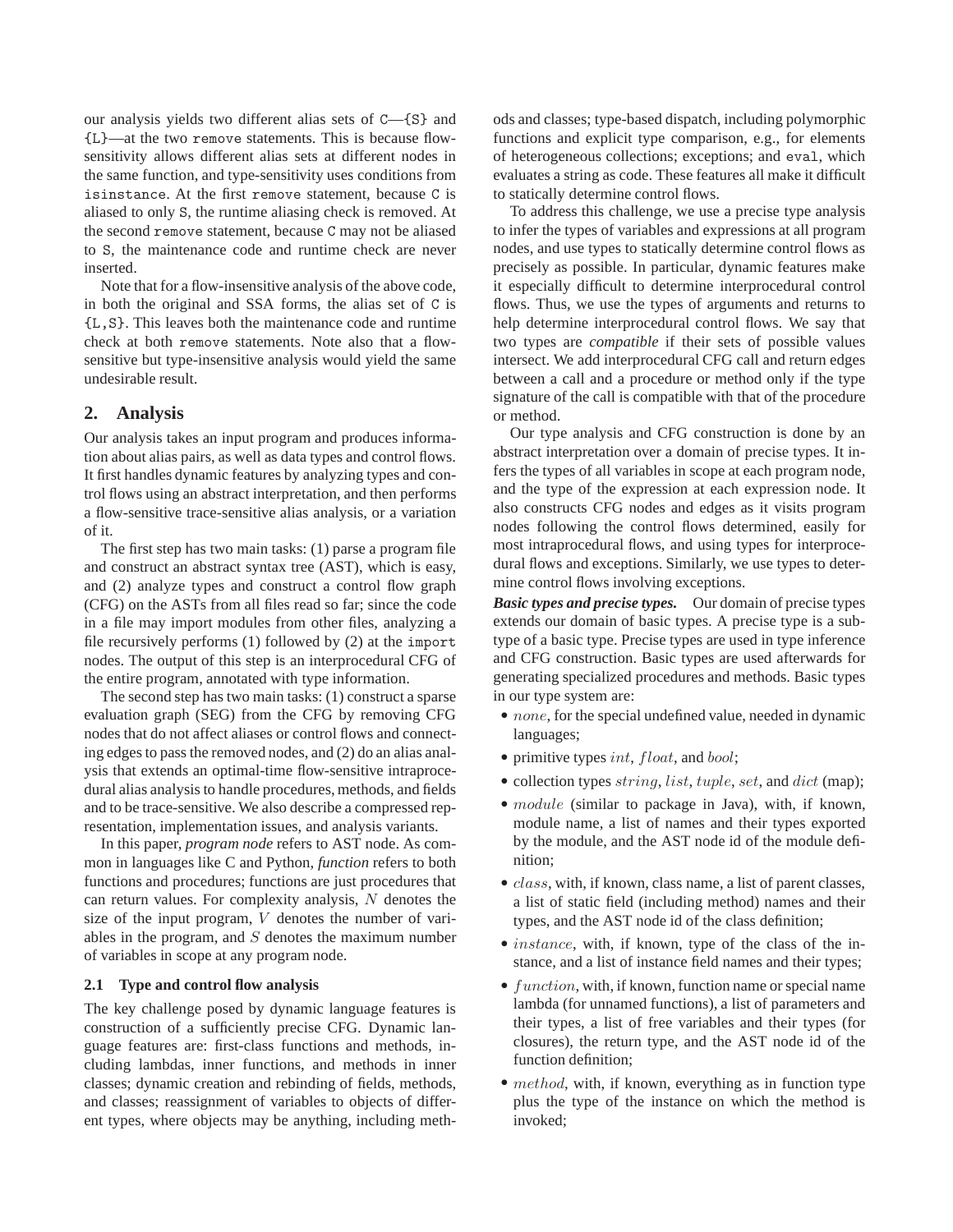- union, with a list of any types other than union types; union types are needed for dynamic languages, since an expression can evaluate to values of different types at different times it is evaluated; and
- bot and top, the type of no values and the type of all values, respectively; bot is a subtype of all types, and all types are subtypes of *top*.

Precise types extend basic types to include additional subtypes. There are three kinds of extensions:

- for primitive types, add subtypes for known values or ranges: for int, add  $int_{val}(n)$  for integer constant n,  $int_{nonneg}$  for nonnegative integers, and  $int_{ran}(n1, n2)$ for integers from  $n1$  to  $n2$ , where the first of these types is also a subtype of the latter two when  $n$  is not negative or is in the range of  $n1$  to  $n2$ , respectively; for *float*, add similar types; for *bool*, add  $bool_{val}(true)$  and  $bool_{val}(false).$
- for collection types, add subtypes for known element types or lengths: for *list*, add  $list_{all}[t1, ..., tn]$  for lists of known length  $n$  and element types  $t_1$  through  $tn$ that are not all  $top$ ,  $list_{len}(n)$  for lists of known length *n* but all *top* element types, and  $list_{elem}(t)$  for lists of unknown length but known same non-top element type  $t$ , where the first of these types is also a subtype of the latter two when ns have the same value or  $t1$  through  $tn$  are of the same type, respectively; for tuple and set, add similar types; for dict, add similar types plus  $dict_{size\_key}[n, t]$  for maps of known size n, known same non-top key type  $t$ , but all top value types, and  $dict_{size\_val}[n, t]$  symmetrically with key and value switched, where  $dict_{all}[(kt1, vt1), ..., (ktn, vtn)]$  is a subtype of both, and both are subtypes of  $dict_{size}(n)$ , when ns have the same value. *string* is treated as a tuple whose element types are character types.
- for each module, class, instance, function, and method type, add subtypes whose component types may use also the subtypes above, where a type  $t1$  is a subtype of a type  $t2$  iff all components of  $t1$  are subtypes of the corresponding components of  $t2$ .

Any set  $\{t_1, \ldots, t_n\}$  of types has a minimum supertype: top if any  $t_i$  is top; otherwise union of the maximal types in all  $t_i$  if  $t_i$ 's are union types, and otherwise first turn any  $t_i$  that is not a union type into a union type of itself.

We bound the set of precise types considered during type analysis to be finite, by generalizing a type to a supertype of a smaller size when the size of the type exceeds a constant. Generalization yields a minimal supertype of a smaller size; when there are multiple such types, we choose the one that merges the lowest ranges for range types, and the one with most information about element types for collection types. For example,  $union(int_{val}(2),$  $int_{val}(4)$ ,  $int_{val}(8)$  is generalized to  $union(int_{ran}(2, 4),$  $int_{val}(8)$  instead of  $union(int_{val}(2), int_{ran}(4, 8))$ , and  $list_{all}[int, int, int, int, int]$  is generalized to  $list_{elem}(int)$  instead of  $list_{len}(5)$ . The precise limit we use is for the size of each type description to be no more than 60 type names (*int*, *float*, etc.), except that the size of a range type is the number of times it has been generalized. Assuming that the height of the inheritance hierarchy is bounded by a constant, the number of generalizations of types for each variable is bounded by a constant. Thus, the set of types considered for each variable is bounded by a constant.

*Analysis and refinement.* Our algorithm does the Analysis step below to infer types and construct a CFG. Once the Analysis step reaches a fixed-point, the Refinement step below specializes the program based on the types inferred; the resulting program is then analyzed again to yield more precise types and a more refined CFG, and is analyzed incrementally. We repeat the two steps until either the resulting program cannot be further specialized, or a bound on the number of iterations is reached. The bound is set to be 30, but for all examples we have experimented with, the fixedpoint was reached after 1 to 19 refinement steps, except that for Python standard library, the bound 30 had to be imposed to stop the analysis. Section 3.3 experimentally evaluates the effectiveness vs. cost of refinement.

**Analysis.** Start at the program entry point, and visit and interpret each program node according to its semantics in the domain of precise types. The types for all variables and expressions at all program nodes are assigned to bot initially, and go up until a fixed-point is reached. A total of 312 kinds of program nodes are handled. Most of them are for builtin functions and are obvious. We explain how the dynamic features are handled.

First-class functions and methods. At calls to first-class functions, the function type is used to determine which functions may be called. Returning, passing, or assigning a function is handled by the type analysis algorithm propagating the function type to the type of the corresponding return expression, argument expression, or the left side of the assignment, respectively. The same holds for methods.

Lambdas, inner functions, and methods in inner classes all have function types. The function type contains a list of the free variables and their types. The type is propagated by the type analysis algorithm as for other functions, and the types of the free variables are looked up when an application of the function is analyzed.

Dynamic creation and rebinding. All dynamic creation and rebinding of fields, methods, and classes are reduced to field creation and field assignment of the form  $x.f=y$ . Just as for normal field creation and assignment, the type analysis algorithm creates a new instance type  $t_{new}$  for x from the current type  $t_{cur}$  for x, where f is added to the list of fields in  $t_{new}$  if f is not in the list, and the type of f is assigned the type of y; the algorithm then assigns x the minimum supertype of  $t_{new}$  and  $t_{cur}$ .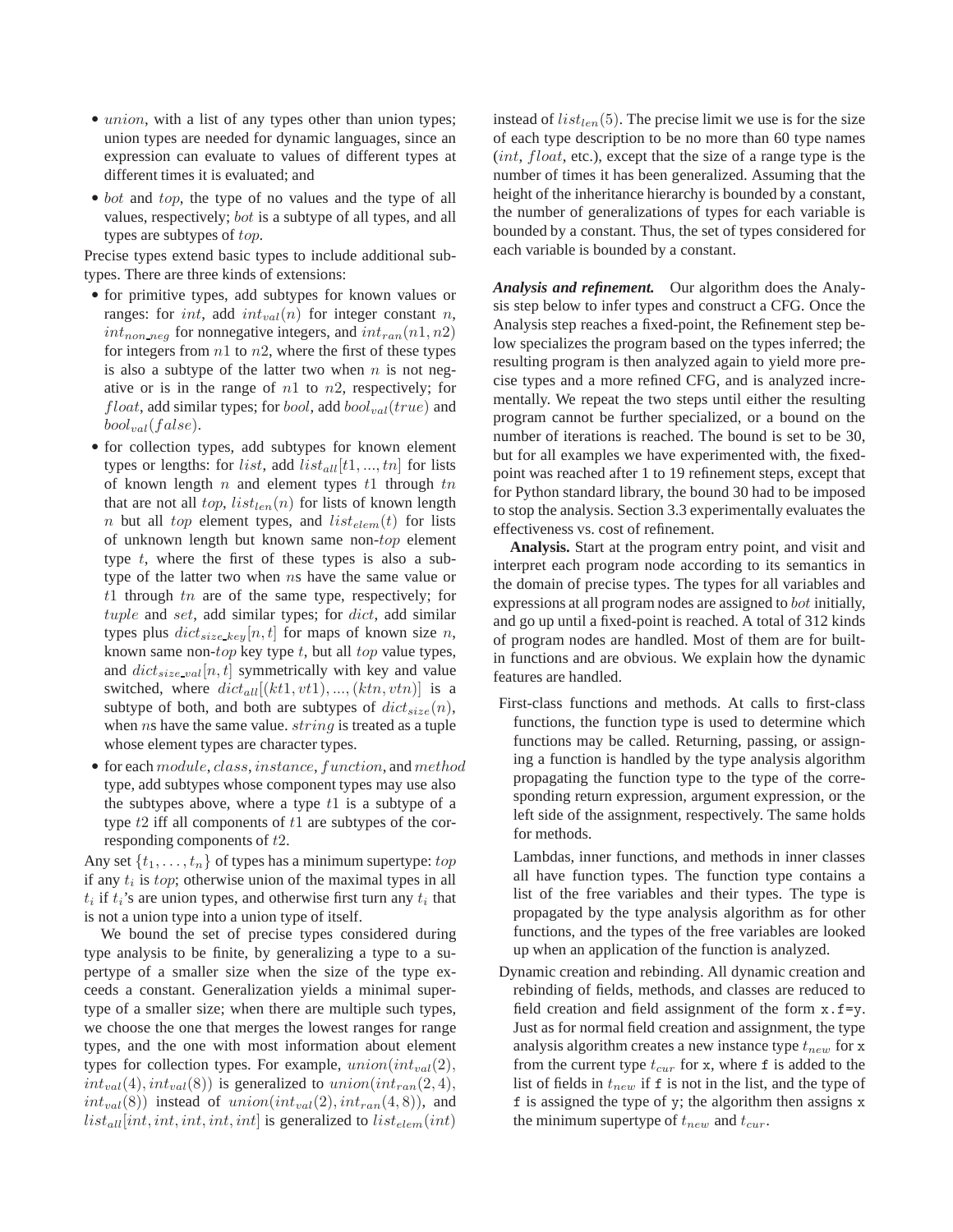Variables may be reassigned objects of different types, where objects may be anything, including methods and classes. This is handled by the type analysis algorithm propagating by reference, not by copying, the type of the right side of the assignment to that of the left side. Propagating the type by reference ensures that types of aliased variables change together at dynamic rebindings.

Type-based dispatch, including polymorphic functions and type comparison of elements of heterogeneous collections. At a call to a polymorphic function or method, the analysis algorithm constructs a CFG edge to each function or method with a compatible type signature for the parameters and return.

Type comparison of elements of heterogeneous collections is handled by the analysis algorithm as a normal comparison, yielding  $bool_{val}(true)$  or  $bool_{val}(false)$  if the types of the collection's elements are known, and are equal or not equal, respectively, and bool otherwise.

Exceptions. Exceptions are objects. Because try blocks can be nested, our analysis maintains a stack of exception handlers. When analysis enters a try block, it pushes on this stack the first CFG node of each except (similar to catch in Java) block together with the class types of exceptions that the except block handles; these stack entries are popped when analysis leaves the try block.

When analyzing a try block, including functions and methods called during it, from each CFG node  $n$  that may throw an exception, the analysis adds an edge from n to each CFG node in the stack where one of the corresponding exception class types is compatible with the type of the thrown exception, and adds an edge from  $n$ to the program exit node; to improve precision, if an exception thrown by  $n$  is definitely caught by one of the except clauses on the stack, edges from  $n$  to except clauses lower on the stack and to the program exit node are omitted. CFG edges involving finally blocks are added in a standard way.

Evals. The analysis distinguishes two cases. If the type of the argument of eval is a union of constant strings, then create a set of inner functions, one for each string in the union; create a CFG edge from the eval node to the entry node of each of these inner functions, and create a CFG edge from each exit node of these inner functions to the CFG node immediately following the eval node. The return type of the eval is the minimum supertype of the return types of the inner functions.

Otherwise, we use top as the return type. Even in this case, the behavior of eval of an unknown string may still be limited by the language definition; e.g., Python allows programmers to specify the sets of local and global variables that an eval may update. In the worst case, if an eval may update anything, we set the types of all variables in scope to *top* at this eval node; this is generally

bad for precise control flow analysis, but our experiments in Section 3.4 show that this rarely occurs.

Note that imprecision caused by reflection features for accessing fields, through setattr and getattr, is limited to related objects and fields, and thus is much less problematic than eval.

**Refinement.** Refine and simplify the program using specialization and inlining as follows:

- 1. Clone procedures and methods so that there is one clone for each different combination of basic types of arguments a procedure or method is called with, and replace original calls with calls to the clones with the corresponding argument types.
- 2. Eliminate code in the clones that becomes dead for the argument types of the clone; this results in procedures and methods that are specialized for each combination of argument types.
- 3. Inline all procedure and method calls where inlining does not increase the number of program nodes; this eliminates the overhead of analyzing calls and returns without increasing program size.

Type and control flow analysis takes time  $O(N \times S)$ , because the set of types considered for each variable is bounded by a constant, and the number of refinements is bounded by a constant.

## **2.2 Alias analysis**

*Flow-sensitive alias analysis.* We use the intraprocedural flow-sensitive alias analysis originally studied by Choi et al. (Choi et al. 1993), by extending the optimal-time algorithm for it by Goyal (Goyal 2005) to handle procedures, methods, and fields. The extensions are standard: treating parameter passing and result returns as assignments, and making methods into procedures that take an additional parameter for the object on which the method is invoked. We treat field dereferences as variables except that aliasing of the variable through which the field is accessed is taken into account: an assignment of the form  $x.f = y$  is treated as a normal update plus a weak update to r.f with y for each alias  $r$  of  $x$ ; and an assignment of the form  $x = y \cdot f$  is treated as a normal update plus a weak update to x with r.f for each alias r of y. The algorithm maintains a workset for each SEG node and iterates until all worksets become empty.

These extensions do not change the optimality of the time complexity. The time complexity of Goyal's algorithm is optimal because it is in the order of the size of input plus output; it is  $O(N \times V^2)$  because the output is in the worst case alias pairs between all variables at each program point. The extensions do not change the order of the program size, or the number of variables; the latter is because generally there is a constant number of lexically mentioned fields relevant to each variable.

*Using types to improve alias analysis precision.* We modify the algorithm to only allow alias pairs that have com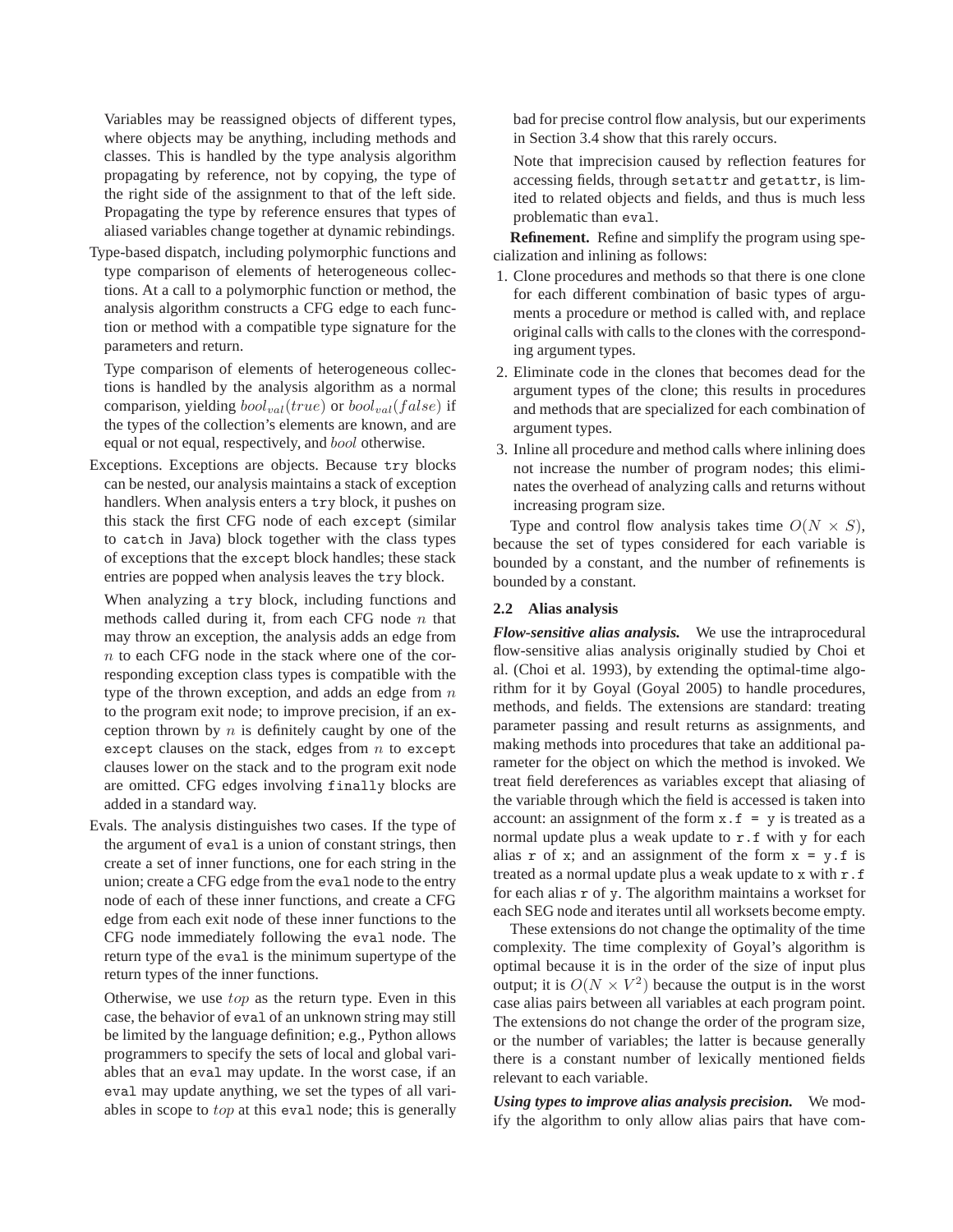patible types. This applies to languages that do not allow arbitrary type casting, such as Python, Ruby, and JavaScript.

Our experiments show that using precise types significantly increases alias analysis precision compared with using basic types, with little or no penalty in running time.

*Trace sensitivity.* Precise alias analysis needs to distinguish between different calling contexts of a SEG node. We describe a new form of context sensitivity, called trace sensitivity, and compare it with traditional context-sensitive analysis.

There are two major obstacles to context-sensitive analysis. The first is recursion: the number of contexts in a recursive program may be unbounded. A standard approach to this problem is (1) representing a context as a sequence of calls or call sites, and (2) distinguishing contexts by a fixedlength subsequence of such sequences. For example, inlining  $n$  levels of function calls of the program is equivalent to  $(1)$ representing the context as a sequence of call sites, and (2) distinguishing contexts by the first  $n$  entries of the sequence — information for all contexts with the same first  $n$  call sites is merged. We refer to analysis that does 1 level of inlining as context-sensitive. Similarly, n-CFA (Shivers 1988; Vitek et al. 1992) distinguishes contexts by the last  $n$  calls — information for all contexts with the same last  $n$  calls is merged. For typical small values for  $n$ , such approaches give imprecise results for dynamic languages that routinely use double dispatch and implicit nesting of calls, such as in the case of field access in Python; larger values of  $n$  make such analyses consume an unacceptable amount of space. The second problem is that, even in non-recursive programs, the number of contexts in a program is worst-case exponential in the depth of the nested procedure calls, hence storing alias information for each context is infeasible for analyzing large programs.

We address the first problem by inlining all non-recursive calls, and by inlining calls to recursive procedures only once along a call path. We address the second problem by returning alias pairs for only nodes in the given SEG. We merge alias pairs for nodes of the inlined procedures into alias pairs for the corresponding nodes in the given SEG. We remove nodes of inlined procedures when alias pairs for them are no longer needed for the rest of the computation, reducing memory consumption.

We say that this analysis is *trace-sensitive*, because the output of the analysis depends on execution traces, but does not store information per context. Precisely, the analysis does the following:

- When encountering a call node  $n$  of a procedure  $f$ , if a clone of  $f$  is not in the current calling context of  $n$ , create a clone of  $f$ , with cloned local variables; otherwise, do analysis on the existing clone of  $f$  in the calling context.
- When adding the alias pair  $(x_{clone}, y_{clone})$  to the alias pairs for a cloned node  $n_{clone}$ , also add the alias pair  $(x,$  $y$ ) to the alias pairs for  $n$ .
- At the end of each iteration in which an alias pair in the workset of a node  $n$  is processed, for each clone  $f'$  that is reachable from  $n$ , if the worksets of all SEG nodes that can reach the entry node of  $f'$  are empty, then  $f'$  and the alias pairs of all nodes of  $f'$  are removed to reduce memory usage.
- Perform all other operations as in the flow-sensitive algorithm described previously.
- At the end, return alias pairs for only nodes in the given SEG.

Our trace-sensitive analysis is always at least as precise as, and in our experiments always more precise than, context-insensitive analyses. The increased precision is because our algorithm distinguishes aliasing information in different contexts during analysis, even though it subsequently merges information for different contexts. Our applications in optimization do not exploit different aliasing information for different contexts.

For programs without recursion, trace-sensitive analysis is always at least as precise as, and often more precise than, an analysis that distinguishes contexts by a subsequence of the context with length  $n$ . The increased precision is because trace-sensitive analysis distinguishes aliasing information in every calling context during analysis of non-recursive programs, while an analysis that distinguishes contexts based on a subsequence of the context with length  $n$  merges aliasing information for contexts whose length is greater than  $n$ .

For programs with recursion, trace-sensitive analysis may be less precise than an analysis that distinguishes contexts based on context subsequences of length  $n, n > 1$ , for contexts involving recursive calls. However, in experiments we have done, an analysis that inlines n calls with  $n > 1$ runs out of memory for several examples. Our experiments in Section 3.4 also show that recursion is rarely used.

We define a natural extension of trace sensitivity to allow more than one clone of a procedure in the same calling context, in essence allowing extra levels of inlining for recursive procedures. We say that an analysis is *trace-sensitive with* e *extra clones* if it allows  $e + 1$  clones of a procedure in a calling context. We observed that for  $e > 1$ , the analysis runs out of memory for larger examples. We show experiments with  $e = 1$  in Sections 3.1 and 3.2.

Overall, our experiments show that removing cloned procedures that can be determined to no longer alter the alias pairs is quite effective in reducing the memory usage, allowing analysis of large Python programs. Thus, trace sensitivity increases precision while remaining feasible for large programs.

Let  $p$  be the maximum size of a procedure,  $c$  be the maximum number of call nodes to a procedure, d be the maximum depth of calls to non-recursive procedures, and e be the number of extra clones allowed for each procedure. The analysis takes  $O((N + (p \times c)^{d \times (e+1)}) \times$  $(V + (p \times c)^{d \times (e+1)})^2$  time. If one assumes that p, c, d,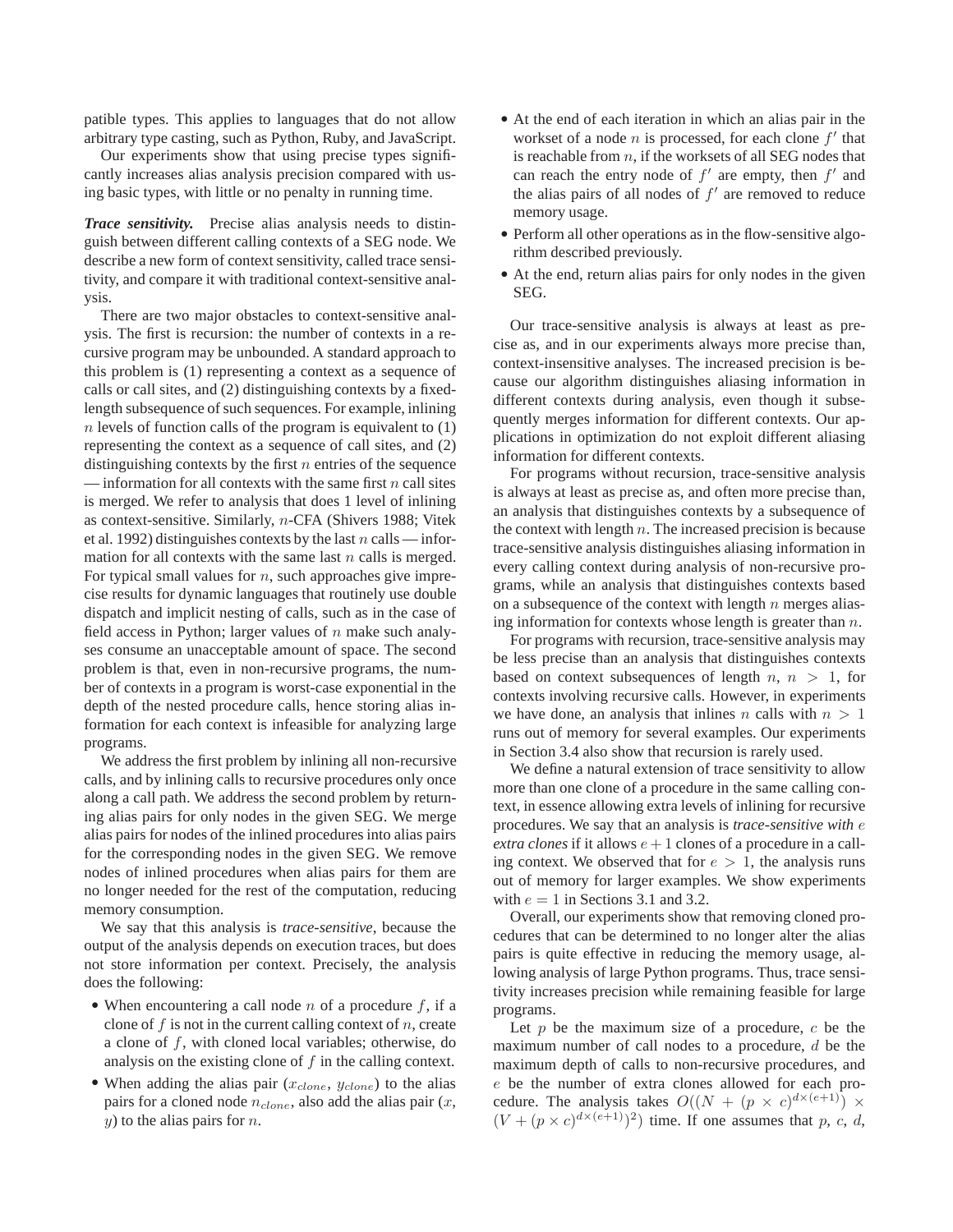and e are bounded by constants, then the time complexity of the trace-sensitive analysis is still  $O(N \times V^2)$ .

*Compressed representation.* To reduce space usage, we introduce a simple but important optimization. The alias pairs for each node that has only one control flow predecessor node are not stored explicitly, but are stored as changes to the alias pairs of the predecessor node, which themselves may be stored as changes to the alias pairs of the predecessor node of the predecessor node, all the way up to a node that has multiple predecessor nodes. A membership test against the alias pairs of a node may involve as many lookups as the length of the chain of predecessors. We bound the length of such a chain to be no more than 30. Our experiments show that this optimization reduces memory consumption for flow-sensitive analysis variants by up to a factor of 10.

*Implementation issues.* To implement the analyses, two additional problems must be solved.

First, non-trivial applications may use a large number of functions and classes for which the source code is not available. These functions and classes may be built into the language, be written in a different language such as assembly, or be available only in compiled form. For example, Python has over 400 special functions and classes implemented in C, either as part of the interpreter or separate C modules. The programs we analyzed contain 165 of these plus a special module. For the ten most commonly used built-in classes (int, float, bool, string, list, set, dict, class, module, type) and the special module  $(\_\_$ uiltins $\_\)$ , we laboriously hand-coded their behavior in terms of their parameter and return types, side effects, CFG effects, and effects on alias pairs, in the abstract interpreter; this took 3100 lines of Python. For all remaining 155 cases, which are the vast majority, we just duplicated the functionality of the C code in Python code without regard for time and space efficiency; this makes the implementation much easier and took only about 8000 lines of Python.

Second, the analysis on larger programs may take hours. We developed a persistence layer for the analysis framework that allows efficient storage and lookup of alias pairs on disk for further analysis. The persistence layer supports not only fast membership test against alias pairs computed by the analysis at any node, but also efficient lookup of the set of variables that a given variable aliases at a given SEG node and all of the subsequent SEG nodes in the same basic block.

To increase confidence in the correctness of the analysis and its implementation, we used objgraph (http://mg .pov.lt/objgraph) to find all references to all objects at runtime for a subset of the programs we analyzed, used this information to construct runtime alias sets for variables in the program, and then verified that the runtime alias sets are subsets of the alias sets computed by the analysis.

*Analysis variants.* For evaluation and comparison, we have implemented the flow-sensitive trace-sensitive analy-

sis, plus five main variations of it, for Python. The variations are:

- two flow-insensitive analyses: one that is context-insensitive, by extending Andersen's analysis (Andersen 1994) to handle dynamic and object-oriented features in a similar way as described above, and one that is contextsensitive, by taking the flow-sensitive and context-sensitive variant below and merging the analysis results for all program nodes together.
- two flow-sensitive analyses: one that is context-insensitive, and one that is context-sensitive, both by extending Goyal's analysis as described.
- a flow-sensitive, trace-sensitive analysis that also creates extra clones.

Each of these six alias analyses is also coupled with (1) no type analysis, i.e., type-insensitive, (2) type analysis using basic types, called basic-type-sensitive, and (3) type analysis using precise types, called precise-type-sensitive, resulting in a total of 18 variants.

# **3. Experiments**

We performed experiments that show the effectiveness of our analysis. Our first set of experiments shows that our analysis can be effectively used to incrementalize and specialize Python programs. For the trace-sensitive analysis with extra clones, we allow one extra clone. We then evaluate the precision, memory usage, and running time of analysis variants. We also evaluate the effect of refinement on alias analysis. Finally, we consider recursion, eval, and exec — constructs that can hurt our analysis precision — and show that these are rare in Python programs.

Unless otherwise specified, all experiments were performed running Python 2.6.4 on Windows 7 64bit, running on a Core 2 Quad (Q9750 at 3.8GHz) CPU with 16 GB of memory.

#### **3.1 Effectiveness for optimization**

*Effectiveness for incrementalization.* InvTS (Liu et al. 2005, 2009) is a transformation system for Python that performs source-level incrementalization transformations by applying transformation rules that involve alias conditions. InvTS uses alias information to statically determine the value of aliasing conditions if possible. If the value of a condition is known at compile time, InvTS can determine whether to transform a code segment. Otherwise, the condition is inserted into the generated code as a run-time check, with the transformed code in the true branch and the original code in the false branch.

InvTS experiments are conducted by transforming Python programs using transformation rules and different variants of alias analysis. The programs transformed are lxml, an XML library, and nftp, an FTP client. The transformation rules incrementally maintain properties that must hold during execution. For each analysis variant, we report the analysis time,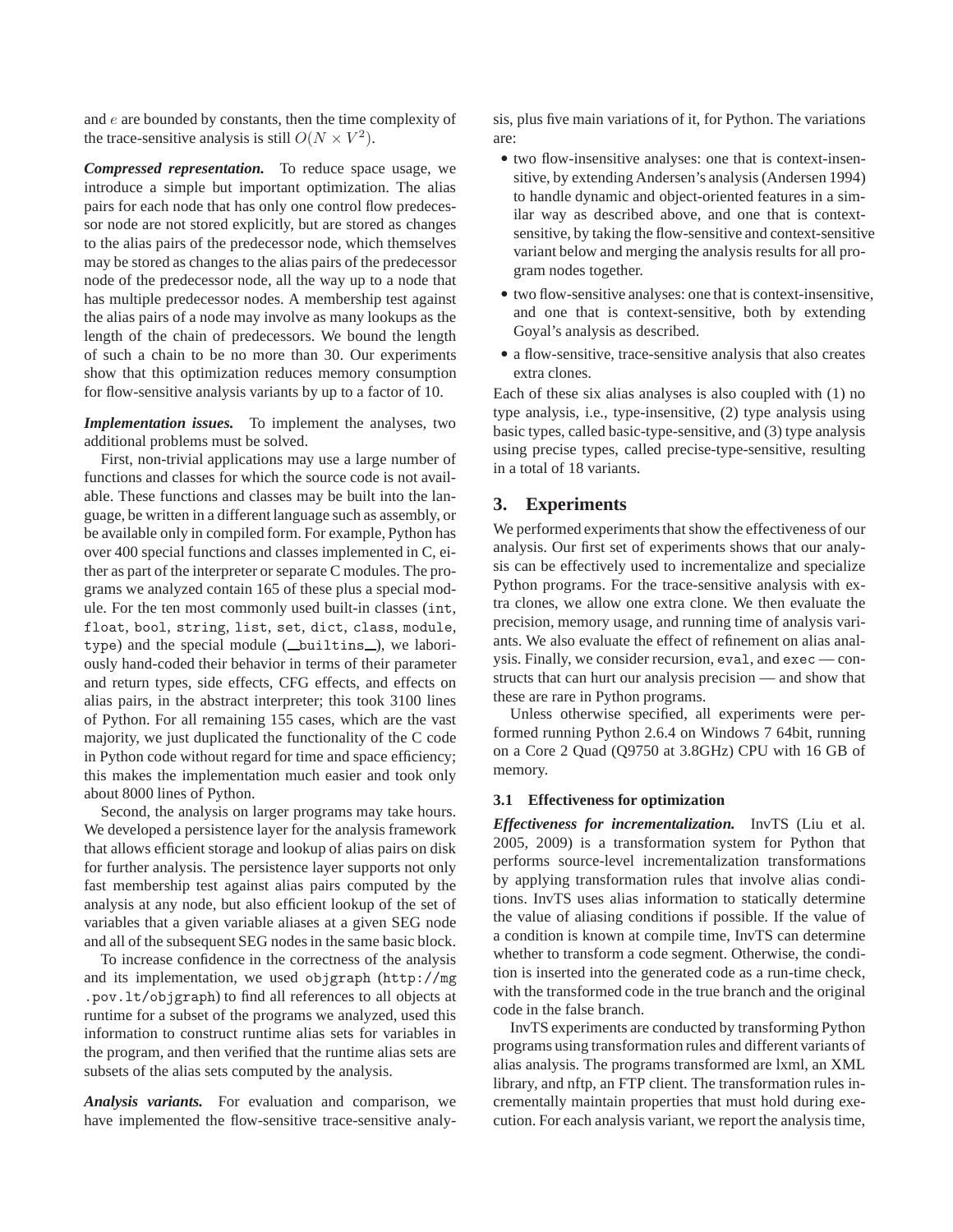runtime overhead (defined as  $\frac{time_t - time_o}{time_o}$ , where  $time_t$  and  $time<sub>o</sub>$  are the running times of the transformed and original programs respectively), and the number of alias conditions for which runtime checks are eliminated.

*Lxml.* Lxml (http://codespeak.net/lxml/) is a Python library to create and transform XML DOM trees. We applied InvTS to the test suite of the lxml library to check the following properties:

- Valid parent field: In an XML document, all non-root elements have a valid parent field, i.e., element e's parent field equals  $p$  iff element  $p$  has  $e$  as a child.
- No shared child and not self child: In an XML document, an element may be a child of at most one element, and an element cannot be a child of itself.
- Cause of indexing out of range: For an expression of the form A[B], the value of B must be a valid index of A. If this property is violated, report the files and lines where the index out of bounds exception became unavoidable, i.e., the location at which each variable that was in the expression that eventually caused the exception was last modified during execution so as to cause the exception.

The test suite processed 10 million XML records.

Table 1 shows that the overhead of maintaining these properties, when the transformation uses a flow- and contextsensitive but type-insensitive analysis, is 83%, 93%, and 310%, respectively. Precise type sensitivity decreases these to 73%, 89%, and 192%. Adding trace sensitivity further decreases the overhead to 14%, 85%, and 85%, but increases the analysis time by up to 41% (from 61 to 86 seconds).

*Nftp.* Using InvTS, we found the cause of a previously encountered bug in nftp (http://inamidst.com/proj/ nftp), an FTP client that downloads directories from multiple machines. This bug occurs when a directory listing command is issued before a change directory command completes. We wrote a transformation rule that maintains a set of outstanding FTP commands, and uses it to determine where this error occurs. We ran nftp with 10 threads, with 30 directories totaling 20GB over a 1GBit connection, ensuring that the program is CPU bound. Table 1 shows that the runtime overhead when using flow- and context-sensitive but type-insensitive analysis is 91%. Adding precise type sensitivity reduces it to 81%, and adding trace sensitivity further reduces it to 73%.

*General observations.* Table 1 summarizes our InvTS experiments. Figure 1 shows the overhead for the six precisetype-sensitive variants of alias analysis. Flow-insensitive analysis performs poorly, whether context-sensitive or not. For flow-sensitive analysis variants, the context-sensitive analysis performs only slightly better than the contextinsensitive analysis. A reason for this is, in Python, field assignments are usually two nested calls ( \_setattr\_ and  $s$  setitem ; setattr is a method of the object being updated, which usually then calls the setitem method of the dict class object that represents fields of an object as key-value pairs).

In general,  $n$  levels of inlining with the typical small values for n give imprecise results for dynamic languages that routinely use double dispatch and implicit nesting of calls, such as in the above case of field access in Python; larger values of  $n$  make the analyses consume an unacceptable amount of space.

We conclude that the best trade-off between precision and analysis time is the flow-, trace- and precise-type-sensitive analysis. While adding extra clones slightly increases precision, it takes several times as long to run.



**Figure 1.** Runtime overhead of transformed programs, using precise-type-sensitive alias analysis, varying flow and context sensitivity.

*Effectiveness for specialization.* Psyco (Rigo 2004) is a specializing just-in-time compiler for Python. At startup, it compiles all the bytecode it can to machine code. The remaining bytecode needs more information to be compiled, including alias and type information. After collecting more information at runtime, Psyco compiles the remaining code to machine code. In our experiments, we augmented Psyco so it can use statically computed alias and type information. Specifically, we modify Psyco's unlift operator as follows: when Psyco blocks specialization of a function until a runtime answer to the question "is x the same as y" or "is x of type T" becomes available, and the answer is available from statically computed alias or type information, we return that answer to Psyco, and Psyco continues specializing the function. This allows Psyco to compile functions at startup that otherwise it would have to compile at runtime after collecting more information.

We ran Psyco on its largest included benchmark, which consists of 397 lines of code, and performs assignments,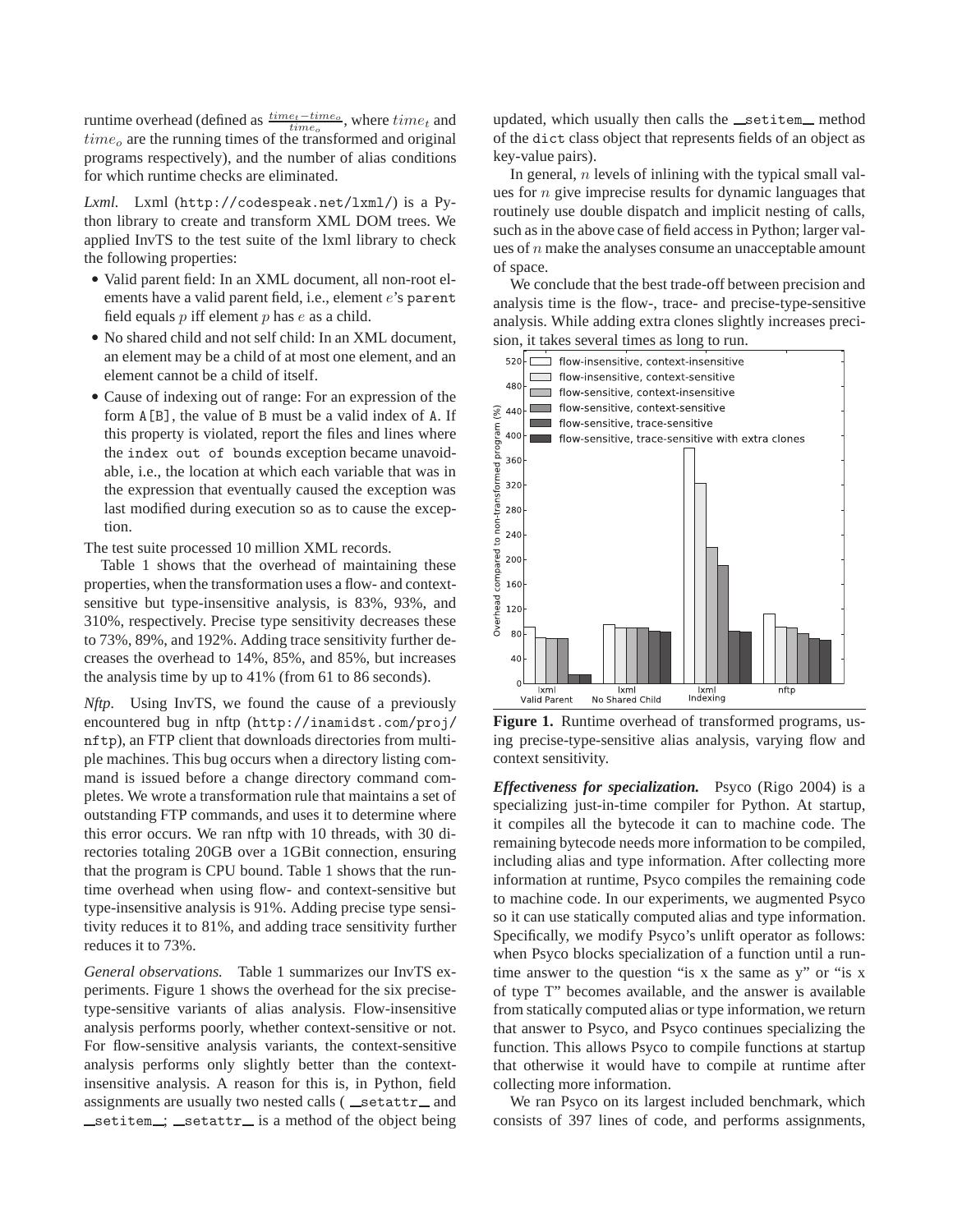|           |             |             | 1xml - Valid Parent     |                 | lxml - No Shared Child |                  |                 | lxml - Indexing |                         |                   | nftp |                         |                 |      |
|-----------|-------------|-------------|-------------------------|-----------------|------------------------|------------------|-----------------|-----------------|-------------------------|-------------------|------|-------------------------|-----------------|------|
|           |             |             |                         | 97 alias checks |                        |                  | 81 alias checks |                 |                         | 1451 alias checks |      |                         | 31 alias checks |      |
| flow      | context     | type        | runtime checks analysis |                 |                        | runtime checks   |                 | analysis        | runtime checks analysis |                   |      | runtime checks analysis |                 |      |
| sensitive | sensitivity | sensitivity | overhead removed        |                 | time                   | overhead removed |                 | time            | overhead removed        |                   | time | overhead removed        |                 | time |
|           |             | no          | 92%                     | 12              | 36                     | 95%              | 12              | 39              | 440%                    | 35                | 49   | 119%                    | 7               | 19   |
| no        | no          | basic       | 93%                     | 12              | 36                     | 95%              | 13              | 38              | 429%                    | 35                | 50   | 119%                    | 7               | 19   |
|           |             | precise     | 91%                     | 14              | 36                     | 95%              | 13              | 39              | 381%                    | 41                | 49   | 112%                    | 9               | 19   |
|           |             | no          | 88%                     | 16              | 60                     | 94%              | 15              | 62              | 364%                    | 55                | 97   | 110%                    | 9               | 83   |
| no        | yes         | basic       | 88%                     | 17              | 64                     | 93%              | 17              | 62              | 350%                    | 61                | 97   | 96%                     | 11              | 82   |
|           |             | precise     | 74%                     | 26              | 61                     | 90%              | 23              | 61              | 323%                    | 89                | 99   | 91%                     | 13              | 84   |
|           |             | no          | 87%                     | 17              | 42                     | 93%              | 19              | 42              | 340%                    | 79                | 62   | 93%                     | 12              | 30   |
| yes       | no          | basic       | 86%                     | 17              | 43                     | 91%              | 20              | 43              | 331%                    | 81                | 61   | 89%                     | 13              | 30   |
|           |             | precise     | 73%                     | 28              | 43                     | 90%              | 28              | 46              | 219%                    | 122               | 61   | 89%                     | 13              | 30   |
|           |             | no          | 83%                     | 18              | 59                     | 93%              | 20              | 57              | 310%                    | 103               | 98   | 91%                     | 13              | 80   |
| yes       | yes         | basic       | 82%                     | 18              | 61                     | 90%              | 23              | 63              | 303%                    | 112               | 95   | 86%                     | 14              | 82   |
|           |             | precise     | 73%                     | 30              | 61                     | 89%              | 29              | 61              | 192%                    | 199               | 98   | 81%                     | 14              | 81   |
|           |             | no          | 82%                     | 20              | 81                     | 91%              | 19              | 85              | 160%                    | 246               | 103  | 90%                     | 12              | 63   |
| yes       | trace       | basic       | 75%                     | 28              | 82                     | 88%              | 28              | 85              | 133%                    | 344               | 109  | 77%                     | 14              | 62   |
|           |             | precise     | 14%                     | 68              | 82                     | 85%              | 40              | 86              | 85%                     | 836               | 104  | 73%                     | 16              | 63   |
|           |             | no          | 67%                     | 37              | 308                    | 85%              | 37              | 312             | 124%                    | 455               | 783  | 78%                     | 14              | 119  |
| yes       | trace extra | basic       | 19%                     | 61              | 308                    | 85%              | 38              | 310             | 99%                     | 603               | 780  | 74%                     | 15              | 119  |
|           |             | precise     | 14%                     | 72              | 310                    | 83%              | 41              | 311             | 83%                     | 892               | 791  | 70%                     | 17              | 118  |

**Table 1.** Runtime overhead, number of alias checks removed, and analysis time (in seconds) in InvTS experiments. Runtime overhead is  $\frac{time_t - time_o}{time_o}$ , where  $time_t$  and  $time_o$  are running times of the transformed and original programs, respectively.

class construction, function and method calls, and list and dictionary operations. For this benchmark, Psyco, with no additional alias information passed to it, compiles only 43 out of 73 procedures at startup, speeding the program up 44%. We provided the results of each alias analysis variant to Psyco, and measured the number of non-compiled procedures and the speedup compared to Psyco run without this information. We do not include analysis time when computing speedup, because analysis information can be computed once per program.

Table 2 shows that the number of procedures compiled at startup, and the resulting speedup, increases with the precision of the alias analysis and type sensitivity. Flow-, traceand precise-type-sensitive analysis with extra clones yields the best results, a speedup of nearly 16% compared to the original Psyco, which is 53% when compared to Python without Psyco, computed as  $1-(1-0.44)\times(1-0.16)$ . Eliminating the use of extra clones reduces the speedup by 0.4%  $(15.9\% - 15.5\%)$  and the analysis time by 84%  $(\frac{339.3-52.6}{339.3})$ . Even though the analysis time is significant, doing the analysis is worthwhile because after performing the analysis just once, every future run of the program can use the analysis results without performing the analysis again, thus amortizing the cost of one analysis over a potentially very large number of runs.

#### **3.2 Precision, memory usage, and running time**

We evaluated the precision, maximum memory usage, and running time of the analysis variants by running them on seven Python programs of diverse sizes. The programs include the standard Python (http://www.python.org)

| flow | context     | type                              | program | uncompiled analysis |       |
|------|-------------|-----------------------------------|---------|---------------------|-------|
|      |             | sensitive sensitivity sensitivity | speedup | procedures          | time  |
|      |             | no                                | 3.8%    | 27                  | 1.8   |
| no   | no          | basic                             | 4.8%    | 26                  | 1.9   |
|      |             | precise                           | 6.7%    | 23                  | 2.2   |
|      |             | no                                | 7.2%    | 24                  | 26.6  |
| no   | yes         | basic                             | 7.7%    | 23                  | 26.9  |
|      |             | precise                           | 10.9%   | 21                  | 27.0  |
|      |             | no                                | 7.2%    | 25                  | 4.0   |
| yes  | no          | basic                             | 7.2%    | 23                  | 4.1   |
|      |             | precise                           | 11.3%   | 20                  | 4.2   |
|      |             | no                                | 6.7%    | 24                  | 23.1  |
| yes  | yes         | basic                             | 7.7%    | 23                  | 24.1  |
|      |             | precise                           | 13.4%   | 18                  | 23.8  |
|      |             | no                                | 8.2%    | 24                  | 51.1  |
| yes  | trace       | basic                             | 10.0%   | 22                  | 51.4  |
|      |             | precise                           | 15.5%   | 16                  | 52.6  |
|      |             | no                                | 9.9%    | 22                  | 331.1 |
| yes  | trace extra | basic                             | 11.3%   | 20                  | 335.7 |
|      |             | precise                           | 15.9%   | 15                  | 339.3 |
|      |             |                                   |         |                     |       |

**Table 2.** Program speedup, number of procedures left uncompiled at compile-time, and analysis time (in seconds) in Psyco experiments. Program speedup is  $\frac{time_o - time_a}{time_o}$ , where  $time_a$  is the running time using Psyco with alias information, and  $time<sub>o</sub>$  is the time using the original Psyco, which leaves 30 procedures uncompiled.

modules chunk, bdb, pickle, and tarfile; Fortran2003, a module of SciPy (http://www.scipy.org/); bit-Torrent (http://www.bittorrent.com/); and std. lib., the set of Python standard libraries used by the pro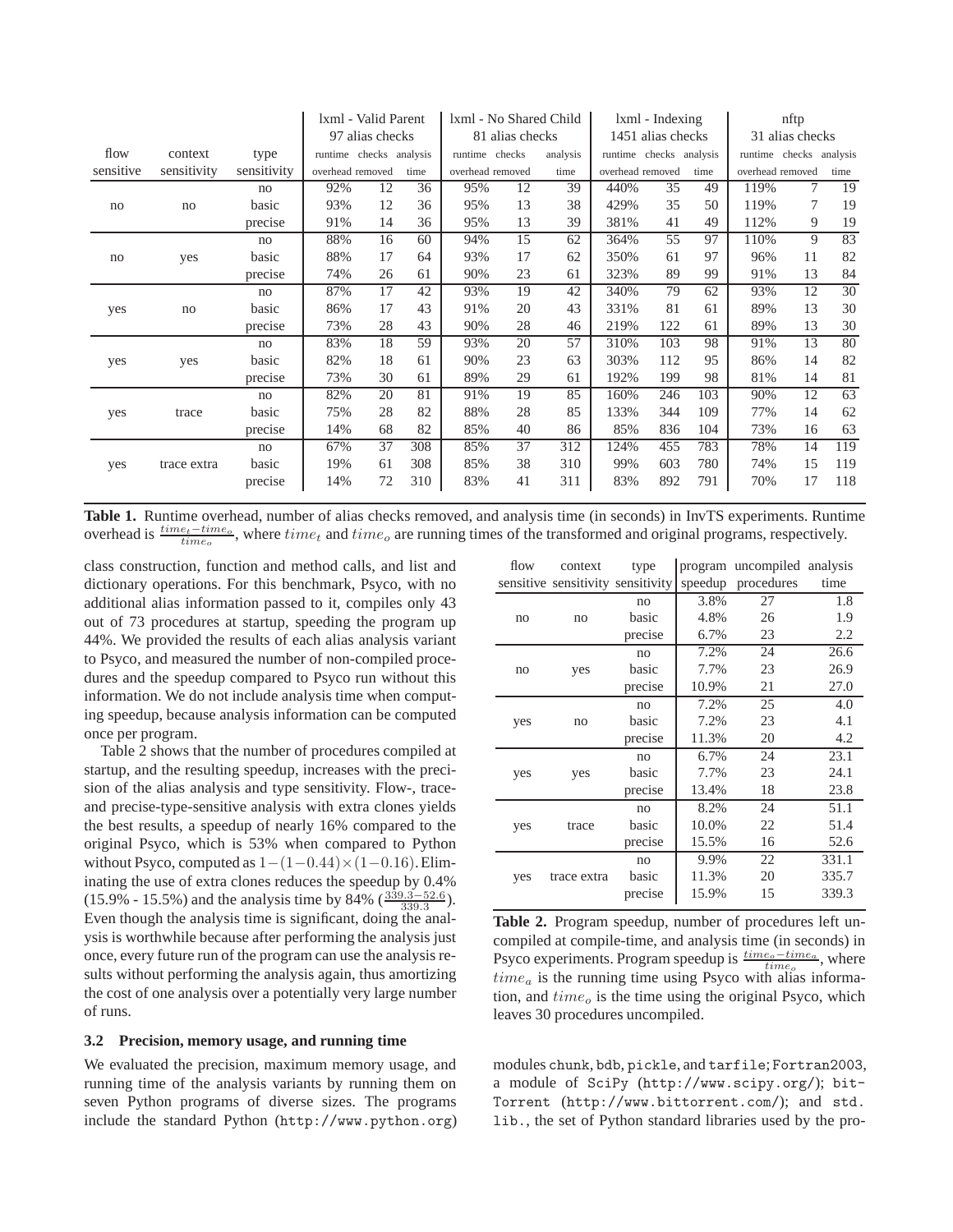*Variables in order of increasing average alias set size*



**Figure 2.** Alias set size for each variable (shown horizontally) for each CFG node (shown vertically) for flow-sensitive analysis variants for tarfile. Variables are ordered by increasing average alias set size in the context-insensitive precise-type-sensitive analysis.

grams we analyzed. We recorded the output, running time, and maximum memory consumption.

*Precision of alias analysis variants.* Figure 2 shows a visual comparison of the results of the alias analysis of tarfile, for four flow- and precise-type-sensitive analysis variants, plus, for comparison, the trace- and basic-typesensitive analysis with extra clones. Columns represent the variables in the program; rows represent the CFG nodes. The shading represents the size of the alias set of a variable at a CFG node, where the alias set of a variable is the set of variables it may alias; lighter colors represent higher precision, and darker colors represent lower precision. This graph makes it clear that as we add context- and tracesensitivity, the precision of the analysis increases. Adding extra clones also improves precision, but not by as great an extent. Type insensitivity reduces the precision of the analysis. Trace-sensitive analysis with extra clones takes far more time than trace-sensitive analysis without extra clones, while providing only slightly higher precision. We conclude that the most practical alias analysis is the flow-, trace-, and precise-type-sensitive analysis.

*Memory usage.* Figure 3 shows the memory usage of the four flow- and precise-type-sensitive analysis variants, with and without compressed representation, and of the two uncompressed trace-sensitive variants without trace optimization (removal of no longer needed procedure clones). Due to the large spread of values, both axes are drawn in log-scale.

Despite being a smaller program, the memory usage for several variants of the analysis of tarfile is larger than



Figure 3. Maximum memory usage for flow- and precisetype-sensitive alias analysis variants, varying context sensitivity using uncompressed or compressed representations. "unoptimized" means that trace optimization and compression are both disabled; trace optimization is enabled for all other trace-sensitive variants. Data points are missing for cases where the analysis ran out of memory or time (limited to 4 hours). Both axes are log scale.

for Fortran2003 because the average size of alias graphs in tarfile is significantly larger when analyzed by a flowsensitive analysis. The memory usage for flow-insensitive analysis variants are not shown because they are much smaller.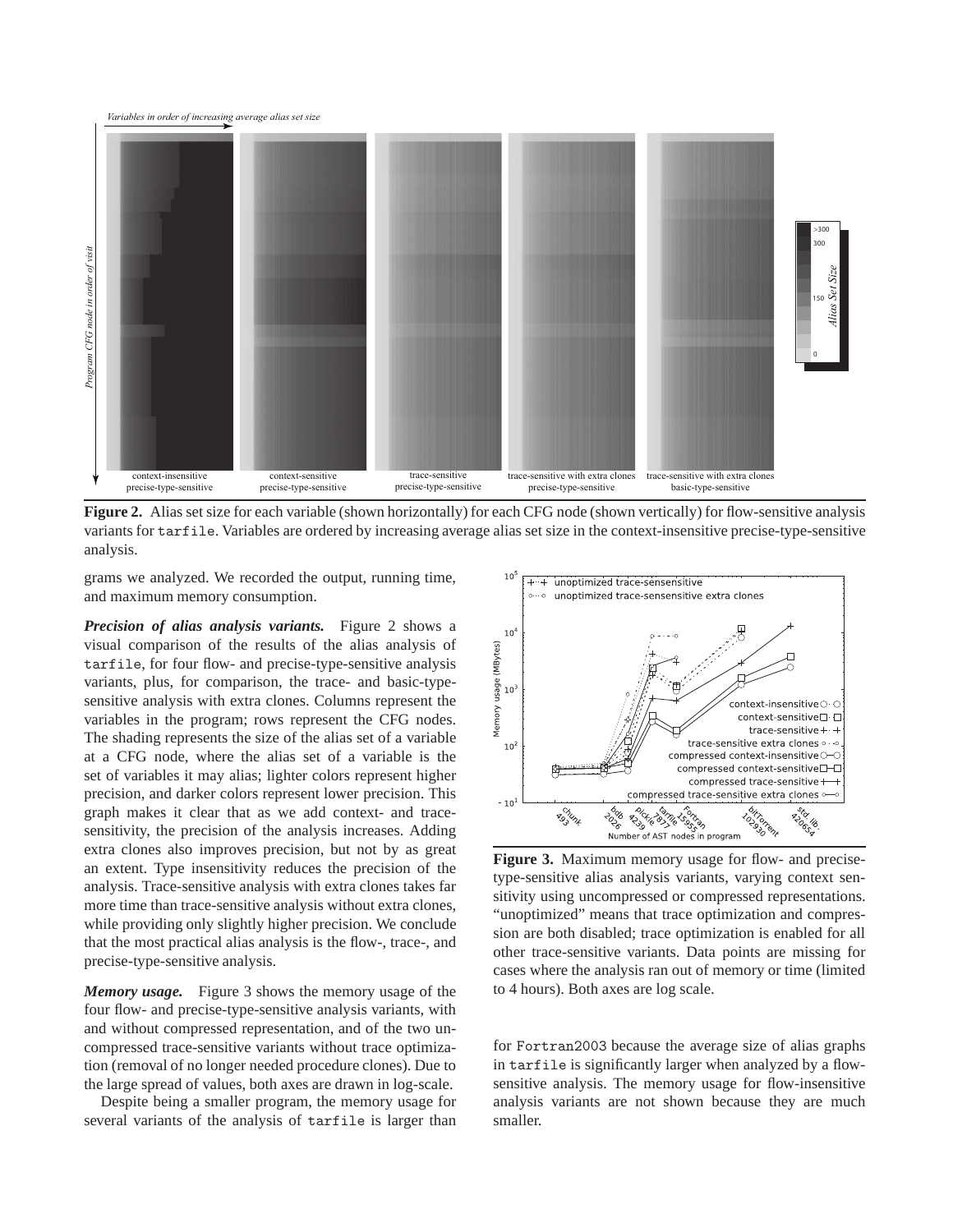

**Figure 4.** Running times for flow- and precise-typesensitive alias analysis variants using compressed representation, varying context sensitivity. Both axes are log scale.

From Table 3, it is clear that for trace-sensitive analysis of large programs, both trace optimization and compressed representation are required, otherwise memory usage is prohibitively large on even medium-sized programs such as tarfile. Analyzing tarfile without the optimizations consumes over 4 GB of memory. Trace optimization alone reduces this to a still large 1.75 GB, while increasing running time by 46%, from 31.36 seconds to 45.90 seconds. Combining trace optimization and compressed representation further reduces the memory usage to 0.69 GB, while increasing the running time by only 14%, from 45.90 seconds to 52.38 seconds. Combining these two optimizations makes it feasible for trace-sensitive analysis to analyze bitTorrent and std. lib.

*Running time.* Figure 4 and Table 3 show the running time of the four flow- and precise-type-sensitive analysis variants, using compressed representation, and where applicable, trace optimization. For example, on BitTorrent with over 20K LOC, our flow-sensitive, precise-type-sensitive, and trace-sensitive analysis that uses compressed representation takes 20 minutes and 12 seconds.

Here again, the trace-sensitive analysis is the most precise feasible variant, as the trace-sensitive variant with extra clones takes almost 1 hour to complete on Fortran2003, and times out (exceeds 4 hours) on bitTorrent and std. lib. Without extra clones, the trace-sensitive analysis takes less than an hour to analyze std. lib. with over 50K LOC. Running times of type-insensitive and basic-type-sensitive alias analysis variants are not presented because in our experience, increasing type sensitivity does not significantly increase alias analysis time, especially when compared to the benefits of precise type sensitivity. Table 1 shows this: the largest slowdown caused by precise type sensitivity is eleven seconds (lxml - Indexing, trace- and precisetype-sensitive vs. trace- and basic-type-sensitive variant),

|                              | without    | with       |
|------------------------------|------------|------------|
|                              | refinement | refinement |
| MAASS, all variables         | 15.3       | 15.1       |
| MAASS, locals and parameters | 4.7        | 2.8        |
| number of AST nodes          | 5021       | 5619       |

Table 4. Precision of alias analysis of  $l$ xml - Indexing, with and without refinement. 12 refinement steps are performed before a fixed-point is reached. MAASS is the mean average alias set size of variables in specialized functions, computed as described in text.

and there are cases where precise type sensitivity actually speeds alias analysis up.

Table 3 shows the data used to generate Figures 3 and 4.

#### **3.3 Effect of refinement on alias analysis**

In this section, we determine the effect of refinement on alias analysis, and show that refinement is worthwhile. To do this, we perform the following experiments on a subset of programs from Section 3.1:

- We measure the effect of refinement on the precision of alias analysis results.
- We measure how the program size varies as a function of the bound on the number of iterations of analysis and refinement.
- We measure how the overhead of the programs transformed by InvTS varies as a function of the bound on the number of iterations of analysis and refinement.
- We measure how the time taken to transform these programs varies as a function of the bound on the number of iterations of analysis and refinement.

*Effect of refinement on precision of alias analysis.* To demonstrate how the precision of alias analysis results changes due to refinement, we performed alias analysis on lxml - Indexing program, without refinement, and then with refinement until a fixed point was reached. This resulted in 7 functions being specialized into 19 functions. We compute an average alias set size for each variable used in these functions, by averaging the alias set size for that variable at all of the AST nodes in the functions. We then compute the mean average alias set size (MAASS) by taking the mean of the average alias set size for a set of variables. We compute the MAASS first over all variables, then over a subset consisting of only local variables and formal parameters.

Table 4 presents the results of this experiment. Using refinement introduced 598 new AST nodes. Adding these nodes allowed the refined functions to be analyzed more precisely, with the MAASS decreasing from 15.3 to 15.1. When only local variables and parameters are considered, the MAASS was reduced more substantially, from 4.7 to 2.8. This shows that refinement is effective at decreasing the alias set size of local variables and parameters.

*Effect of refinement on program size.* Refinement specializes functions before alias analysis is performed, so it may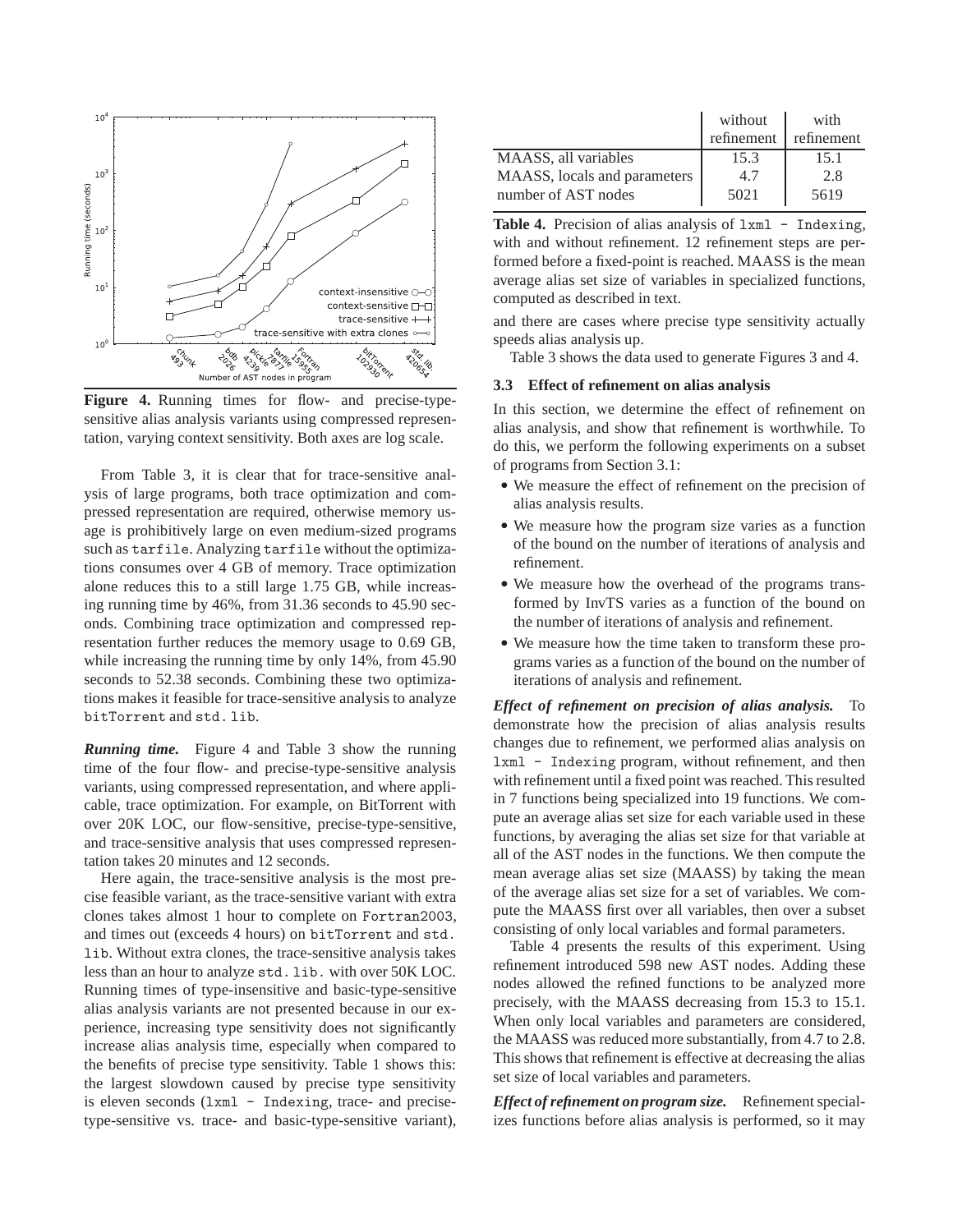|                          |                 | context-insensitive |                    | context-sensitive |                                   |                 |  |  |  |
|--------------------------|-----------------|---------------------|--------------------|-------------------|-----------------------------------|-----------------|--|--|--|
| <b>AST</b>               | unoptimized     | uncompressed        | compressed         | unoptimized       | uncompressed                      | compressed      |  |  |  |
| Program LOC Nodes        | time memory     | time<br>memory      | time<br>memory     | time memory       | time<br>memory                    | time<br>memory  |  |  |  |
| 493<br>172<br>chunk      |                 | 31.06<br>1.01       | 31.04<br>1.28      |                   | 39.07<br>2.58                     | 39.07<br>3.10   |  |  |  |
| 2026<br>bdb<br>609       |                 | 33.25<br>1.20       | 32.03<br>1.48      |                   | 41.71<br>4.52                     | 40.85<br>5.07   |  |  |  |
| 4239<br>1392<br>pickle   |                 | 76.20<br>1.65       | 36.51<br>1.98      |                   | 121.43<br>10.04                   | 49.48<br>10.11  |  |  |  |
| 7877<br>1796<br>tarfile  | not applicable  | 3.23<br>1964.09     | 267.70<br>4.16     | not applicable    | 2384.95<br>20.69                  | 341.45<br>23.11 |  |  |  |
| 15955<br>6503<br>Fortran |                 | 928.16<br>11.94     | 157.25<br>12.77    |                   | 1142.45<br>77.71                  | 188.16<br>80.97 |  |  |  |
| bitTorrent 22423 102930  |                 | 8134.75<br>63.01    | 1198.93<br>90.01   |                   | 298.86 11555.96                   | 330.44 1574.81  |  |  |  |
| std. lib. 51654 420654   |                 | out of memory       | 317.44 2434.01     |                   | out of memory                     | 1519.68 3726.77 |  |  |  |
|                          |                 |                     |                    |                   |                                   |                 |  |  |  |
|                          |                 |                     |                    |                   |                                   |                 |  |  |  |
|                          |                 | trace-sensitive     |                    |                   | trace-sensitive with extra clones |                 |  |  |  |
| <b>AST</b>               | unoptimized     | uncompressed        | compressed         | unoptimized       | uncompressed                      | compressed      |  |  |  |
| Program LOC Nodes        | time memory     | time<br>memory      | time<br>memory     | time memory       | time<br>memory                    | time memory     |  |  |  |
| 172<br>493<br>chunk      | 41.74<br>4.09   | 39.16<br>4.97       | 39.13<br>5.65      | 42.26<br>7.10     | 8.89<br>39.26                     | 39.15<br>10.37  |  |  |  |
| 2026<br>609<br>bdb       | 43.76<br>7.60   | 41.40<br>7.61       | 40.18<br>8.76      | 12.90<br>49.46    | 13.91<br>46.15                    | 40.85<br>16.08  |  |  |  |
| 4239<br>1392<br>pickle   | 11.12<br>291.61 | 88.60<br>13.94      | 15.97<br>59.74     | 812.11<br>21.11   | 34.69<br>294.06                   | 162.91<br>43.13 |  |  |  |
| 7877<br>tarfile<br>1796  | 31.36 4203.29   | 1751.84<br>45.90    | 688.53<br>52.38    | out of memory     | 236.76<br>8631.85                 | 283.45 2570.28  |  |  |  |
| 15955<br>6503<br>Fortran | 123.65 3018.57  | 262.93 1202.04      | 627.41<br>298.23   |                   | out of memory 2687.26 8645.29     | 3389.17 3602.21 |  |  |  |
| bitTorrent 22423 102930  | out of memory   | 1068.36 10618.39    | 2909.11<br>1211.87 | out of memory     | out of time                       | out of time     |  |  |  |

**Table 3.** Running time (in seconds) and maximum memory usage (in MBytes) for flow- and precise-type-sensitive alias analysis variants. "unoptimized" means that trace optimization and compression are both disabled; trace optimization is enabled for all other trace-sensitive variants; "not applicable" means that trace optimization is not applicable to trace-insensitive variants; "out of memory" means that the memory usage of the analysis exceeded 16 GB; "out of time" means that its running time exceeded 4 hours.

increase the size of the program that the alias analysis has to analyze. We quantify this increase by measuring the number of AST nodes after refinement as a function of the bound on the number of iterations of analysis and refinement. Figure 5 shows that for all programs from Section 3.1, the program size never increases more than 11%. For programs from Section 3.2, refinement increased the number of AST nodes of the analyzed program by an average of 13.6%; the maximum increase was 28.6%, for Python standard library.



**Figure 5.** Number of AST nodes, as a function of the bound on the number of iterations of analysis and refinement.

*Effect of refinement on optimization.* The increase in program size due to refinement potentially increases the alias analysis time. To determine whether the cost of refinement is worthwhile, we measured (1) how the overhead of the programs transformed by InvTS in Section 3.1 varies as a function of the bound on the number of iterations of analysis and refinement, and (2) how the total transformation time (including analysis time) for these programs varies as a function of that bound. The experiments were performed using the same setup as the experiments in Section 3.1.

Figure 6 presents the results. For each program, overhead decreases as the bound increases, up to the point where a fixed-point is reached, i.e., further iterations of analysis and refinement do not specialize any more functions. For lxml - Indexing and nftp, this happens when the bound is higher than 12 and 7, respectively. The overhead reduction is in some cases quite significant, such as the almost 20% reduction for lxml - Indexing; the extra transformation time due to refinement never exceeds 10 seconds, i.e., 12% of the total transformation time. Thus, for InvTS, refinement is clearly worthwhile, especially since the relatively minor refinement cost is incurred just once, but the benefits of lower overhead are reaped every time the transformed program is executed.

### **3.4 Prevalence of recursion, eval, and exec**

*Recursion.* Trace sensitivity is a good fit for programs where deeply nested function calls are common, and recursion is not prevalent. To determine how common recursion is in Python programs, we looked at all Python programs (.py files) on an Ubuntu 8.10 system, a total of 7,740 programs, including Python 2.4 and 2.5 standard libraries, the zope framework, and many other utilities and libraries.

We statically analyzed these programs to detect the presence of recursion that involves only calls to functions and calls to methods through self, analogous to this in Java. Specifically, we parsed the program and constructed a call graph whose nodes are fully qualified function or method names, and with call edges induced by function calls and method calls through self, i.e., calls of the form self.m( $\dots$ ) (this is a call to the method C.m, where C is the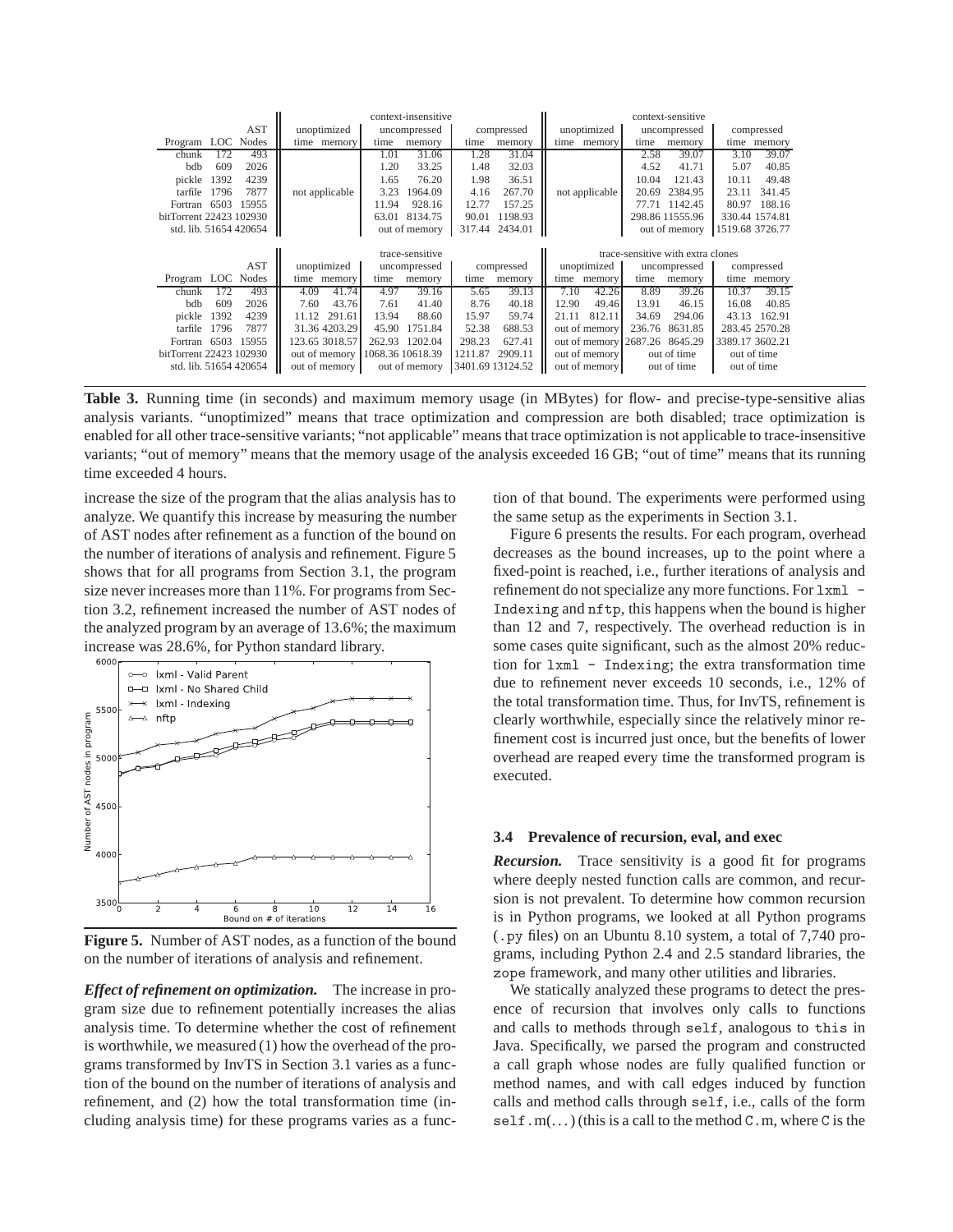

**Figure 6.** Runtime overhead of transformed programs and total program transformation time, using precise-typesensitive alias analysis, as a function of the bound on the number of iterations of analysis and refinement.

enclosing class). The call graph was searched for strongly connected components (SCCs), which indicate recursion.

This analysis detected recursion in 461 out of 7,740 programs analyzed. Specifically, 738 out of a total of 264,080 functions are in strongly connected components.

Since this analysis may miss some recursions, and it may report recursions that rarely (or never) occur during execution, we also performed runtime detection of recursion on a subset of the programs. Specifically, we ran the program in a way that recorded the call history, and detected cycles in the call history; these cycles indicate recursion. Out of the 7,740 programs, we selected ones with a history of more than 50 calls when run without arguments. This eliminated programs that trivially terminate, and left 974 programs.

Analysis of the call histories detected recursion in 66 of these 974 programs. Our static analysis detected recursion in 64 of these 66 programs; this is an encouraging level of agreement. If the programs surveyed are representative, our results show that the use of recursion in Python programs is limited.

*Eval and exec.* Uses of eval functions and exec statements (which are similar to eval functions, but do not return values) cause the type of all accessible variables to become top. This can be detrimental to the precision of the type analysis unless the calls to eval or exec contain a scope argument that restricts the set of accessible variables.

We found that 237 out of the 7,740 programs use eval or exec, and only 39 of them do not restrict the set of accessible variables.

To determine how frequently eval or exec are called, we performed an experiment similar to the one for runtime recursion detection, except that we searched the call histories for calls to eval or exec. Out of the 974 programs analyzed, only 101 use these constructs outside of the Python libraries we reimplemented. Our reimplementations do not use eval or exec. Thus, for the purposes of our type analysis, calls to eval or exec occurred in approx. 10% of the programs surveyed.

Using our type analysis to determine all possible targets at function call sites and method call sites, we statically detected all direct and indirect uses of eval and exec in the programs from Sections 3.1 and 3.2. We manually inspected uses of these constructs to determine whether the set of accessible variables is restricted. We found that only bdb uses eval without restricting the set of accessible variables; Fortran2003, InvTS, and std. lib. use eval but restrict the set of accessible variables; chunk, pickle, tarfile, all lxml programs, nftp, and bitTorrent do not use these constructs at all. This confirms that use of eval or exec with no restriction on the set of accessible variables is rare in Python programs.

# **4. Related work**

Alias analysis and the related problem of points-to analysis have been studied extensively (Hind 2001), mostly for statically typed languages, such as C and Java. Many positions on the spectrum of trade-offs between precision and scalability have been explored: flow-insensitive, contextinsensitive analyses, such as (Andersen 1994; Steensgaard 1996); context-sensitive, flow-insensitive analyses, such as (Foster et al. 2000; Fähndrich et al. 2000; Milanova et al. 2005); context-insensitive, flow-sensitive analyses, such as (Choi et al. 1993; Goyal 2005); and context-sensitive, flowsensitive analyses, such as (Vitek et al. 1992; Emami et al. 1994).

There have been some studies on these trade-offs in the context of statically typed languages. For example, flow sensitivity in analysis of C programs provides little improvement in precision for some applications (Hind and Pioli 2001; Mock et al. 2002) but is important in others (Hardekopf and Lin 2009); similarly, context sensitivity provided little precision benefit in analysis of some C programs (Ruf 1995) but was significant for some Java applications (Lhoták and Hendren 2006).

Our analysis is trace-sensitive, a form of context sensitivity based on cloning of functions. Guyer and Lin's clientdriven pointer analysis for C also uses cloning in providing a customizable level of context sensitivity to client analyses (Guyer and Lin 2005). Significant differences between their work and ours are the target language (C vs. Python) and the client analyses considered (error detection vs. optimization). Lattner et al. use a form of context sensitivity that collapses strongly connected components and then inlines everything (Lattner et al. 2007). Their analysis is for C and is flowinsensitive, hence not appropriate for the optimizations we consider as clients.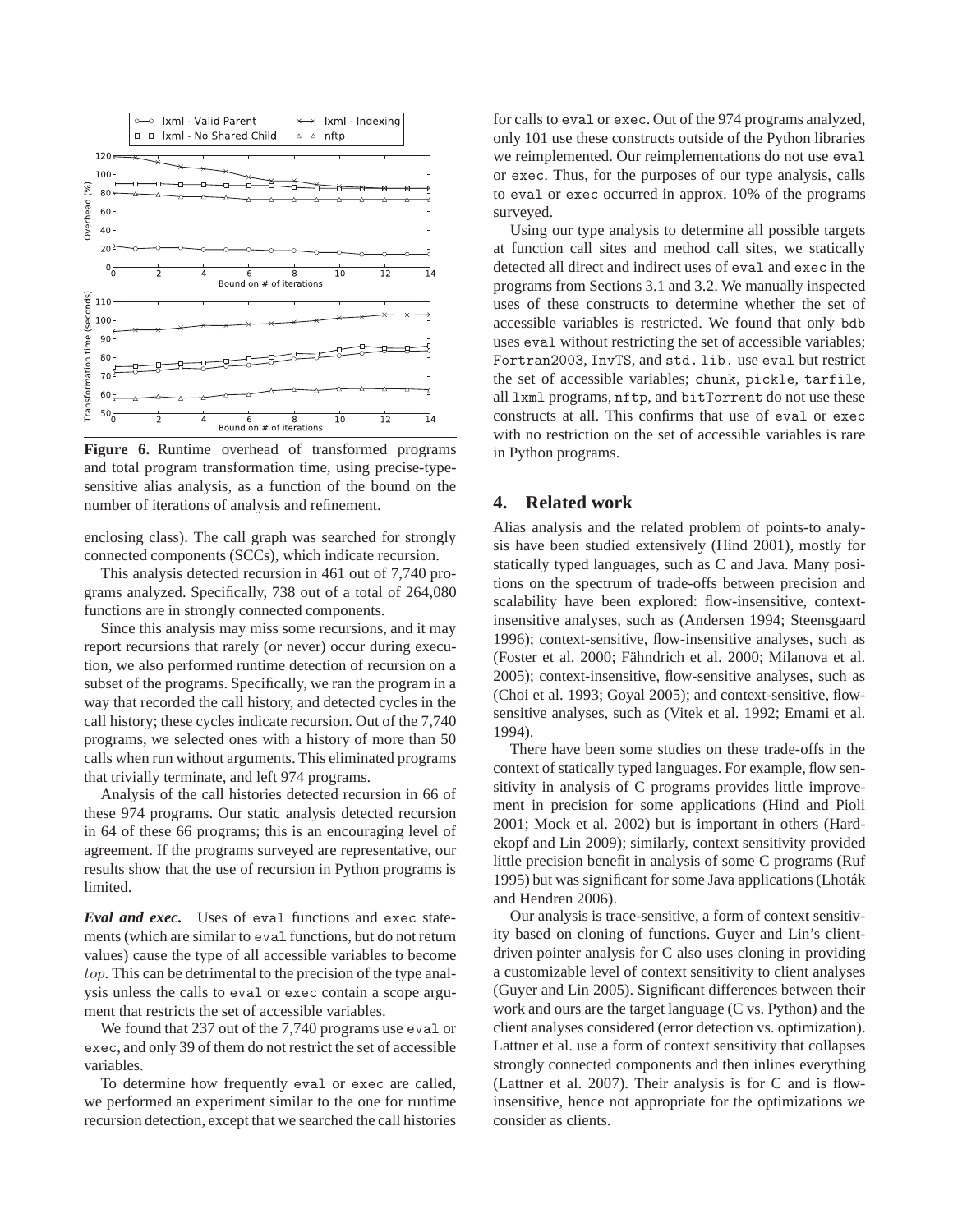Sridharan and Bodik's analysis (Sridharan and Bodik 2006) also collapses strongly connected components in a context-sensitive points-to analysis for Java, but the analysis mutually refines call graphs and points-to information, while also filtering out unrealizable paths based on queried variables, making the analysis more scalable than possible before. The analysis is still flow-insensitive and does not handle many dynamic features that we handle, and thus still leaves much to be desired in precision and scalability for optimization of dynamic languages.

We believe that trace-sensitive analysis is especially suited for optimizations, for both dynamic languages and static languages.

Our work is the first to assess the impact of flow sensitivity, context sensitivity, and type sensitivity on precision, memory usage, and running time of alias analysis for a dynamic object-oriented language, and evaluate the effectiveness of these analyses for program transformations and optimizations. We give a simple example that shows flow-sensitivity and type sensitivity are essential for a precise analysis and effective optimization, whereas a contextinsensitive or context-sensitive analysis over an SSA representation (Hasti and Horwitz 1998; Bravenboer and Smaragdakis 2009) does not give the precision needed for optimization. There are fast and scalable context-sensitive but flowinsensitive analyses (Bravenboer and Smaragdakis 2009), but flow- and context-sensitive analysis of dynamic languages presents unique challenges, e.g., significantly larger memory footprint and many more strong updates.

Previous work on alias analysis for dynamic objectoriented languages does not handle the breadth of dynamic features that we handle. For example, the alias analysis for PHP in (Jovanovic et al. 2006; Balzarotti et al. 2008) does not handle first-class functions (which PHP does not support) or eval statements, and does not compare different variants of the analysis. Jang and Choe (Jang and Choe 2009) handles only a simple subset of JavaScript.

Control flow analysis for dynamic languages has been used for Ajax intrusion detection (Guha et al. 2009). In that work, an interprocedural CFG for a JavaScript program is constructed using k-CFA and then transformed into a request graph to build an intrusion-detection proxy for the server that the program communicates with. Similar to our type analysis, their analysis tracks constant strings and string operations and allows static evaluation of evals on constant strings. They make assumptions regarding evals that we do not make: evals return only objects that do not have methods, and evals do not write into variables that are not local to the argument of the eval. Their analysis is reported to take about 45 minutes on programs of about 6K LOC but cannot handle 10K LOC.

Type analysis for dynamic languages is well known to be difficult. Starkiller (Salib 2004), a static type inference engine for Python, has several limitations compared to our work: it is flow-insensitive (i.e., does not allow variables to have different types at different program nodes), does not support union types, and does not track contents of collections. The type system and type inference algorithm for a subset of JavaScript in (Anderson et al. 2005) also has these limitations; in addition, it does not support field and method names as strings, functions as expressions, or eval. Localized Type Inference (Cannon 2005) for Python cannot infer types of method and procedure arguments automatically, and does not support single-value types, range types, or union types. DiamondBack (Furr et al. 2009), a static type inference system for Ruby, supports intersection types, union types, single-value types, and parametric polymorphism, but it does not support analysis of eval or method calls when the target object's type is unknown. Our precise types for Python are sketched briefly in (Gorbovitski et al. 2008), but it does not describe handling of dynamic language features, generalization during type analysis, and refinement between analysis.

Our static type analysis plays two important roles. First, type information is used to statically determine dynamic dispatch, which is crucial to obtain a precise control flow graph (Bacon and Sweeney 1996; Sreedhar et al. 2000). Second, type information is used to eliminate alias pairs that are impossible due to type mismatches. Type information has been used for the latter purpose in alias analysis for statically typed languages, e.g., Modula-3 (Diwan et al. 1998) and Java (Lhoták and Hendren 2003), but it does not significantly help there, because most statements that would create such alias pairs are rejected by the type checker. In contrast, our experiments show that static inference of precise types provides significant benefits for alias analysis for dynamic languages.

Storing all of the alias sets for a program can consume a lot of memory, especially for flow-sensitive, contextsensitive analyses. We reduce the memory requirements using a compressed representation that exploits the similarity between alias sets at adjacent nodes in the CFG. Another approach is to represent alias sets (or points-to sets) symbolically, e.g., using BDDs (Lam et al. 2005). Unfortunately, BDDs are slow for flow-sensitive analyses, because of the large number of strong updates to pointer information (Hardekopf and Lin 2009). Hardekopf et al. overcome this in a partially symbolic, semi-sparse context-insensitive pointer analysis for C (Hardekopf and Lin 2009). Extending and evaluating those ideas in the setting of dynamic languages is a direction for future work.

## **References**

- L. O. Andersen. *Program Analysis and Specialization for the C Programming Language*. PhD thesis, DIKU, University of Copenhagen, 1994.
- C. Anderson, P. Giannini, and S. Drossopoulou. Towards type inference for JavaScript. In *Proc. of the 19th European Conf. on Object-Oriented Programming*, pages 428–452, 2005.
- D. F. Bacon and P. F. Sweeney. Fast static analysis of C++ virtual function calls. In *Proc. of the 1996 ACM SIGPLAN Conf. on*